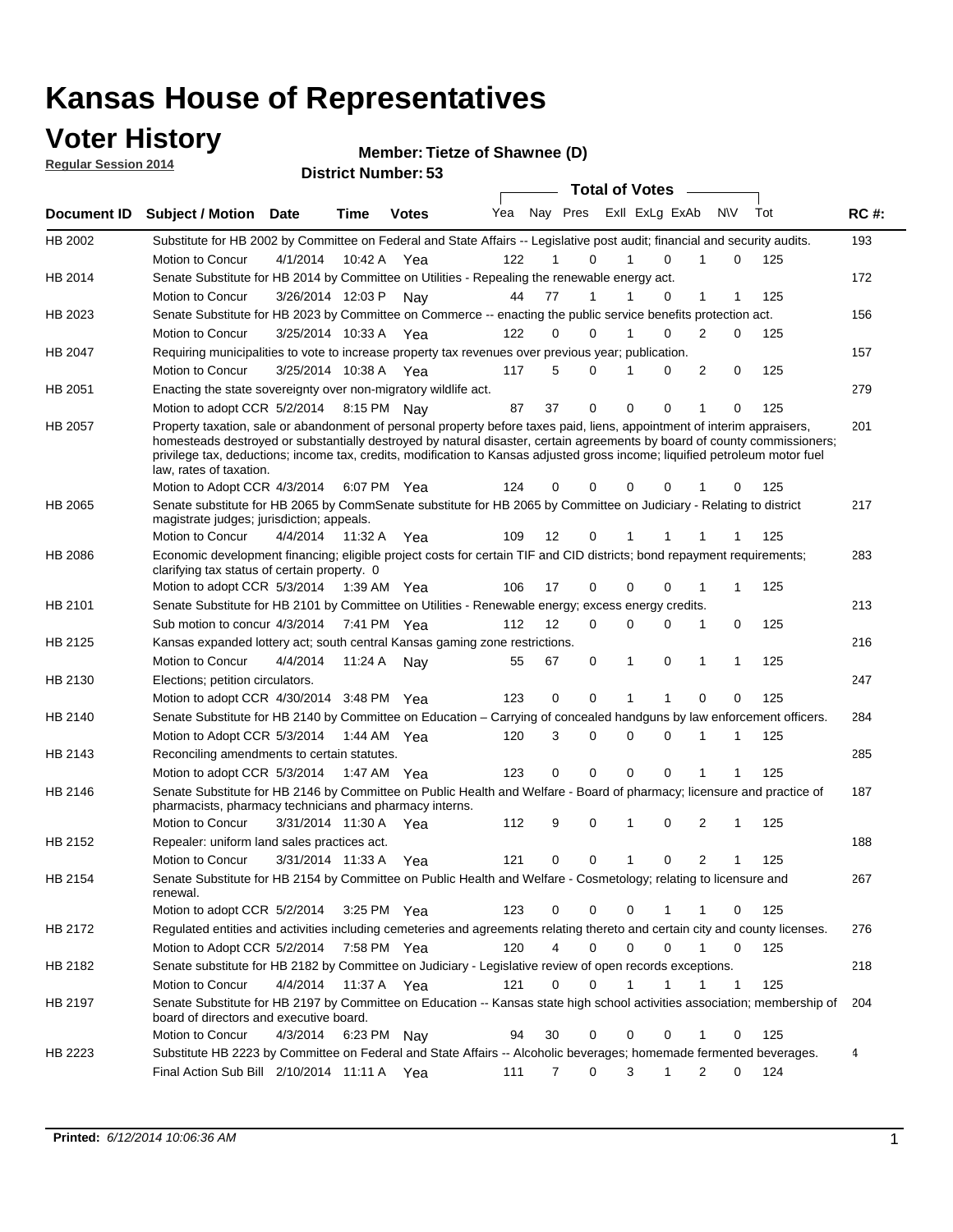### **Voter History**

HB 2296

HB 2298

HB 2303

HB 2418

Veto

information; lobbyist filings.

4/3/2014

Committee on Judiciary - Uniform controlled substances act.

6:40 PM Yea

Adult care home licensure act; removal of outdated rule and regulation reference.

Relating to driver's license fees; driving under the influence equipment fund.

| <b>Regular Session 2014</b> | <u>.</u>                                                                                                                                                                                                                               |                   |                            |              | Member: Tietze of Shawnee (D) |                         |                       |             |          |          |          |     |             |
|-----------------------------|----------------------------------------------------------------------------------------------------------------------------------------------------------------------------------------------------------------------------------------|-------------------|----------------------------|--------------|-------------------------------|-------------------------|-----------------------|-------------|----------|----------|----------|-----|-------------|
|                             |                                                                                                                                                                                                                                        |                   | <b>District Number: 53</b> |              |                               |                         | <b>Total of Votes</b> |             |          |          |          |     |             |
| Document <b>ID</b>          | <b>Subject / Motion</b>                                                                                                                                                                                                                | <b>Date</b>       | Time                       | <b>Votes</b> | Yea                           | Nay Pres ExII ExLg ExAb |                       |             |          |          | N\V      | Tot | <b>RC#:</b> |
| HB 2223                     | Substitute for HB 2223 by Committee on Federal and State Affairs—Alcoholic beverages; homemade fermented beverages;<br>microbrewery gallonage expanded; liquor license length of citizenship.                                          |                   |                            |              |                               |                         |                       |             |          |          |          |     | 205         |
|                             | Motion to Concur                                                                                                                                                                                                                       | 4/3/2014          | 6:27 PM Yea                |              | 115                           | 9                       | $\Omega$              | $\Omega$    | 0        |          |          | 125 |             |
| HB 2231                     | Senate Substitute for Substitute for HB 2231 by Committee on Ways and Means - Appropriations for FY 2014, FY 2015, FY<br>2016, FY 2017 and FY 2018 for various state agencies; capital improvement projects; claims against the state. |                   |                            |              |                               |                         |                       |             |          |          |          |     | 282         |
|                             | Motion to adopt CCR 5/2/2014 9:48 PM Nay                                                                                                                                                                                               |                   |                            |              | 70                            | 54                      | 0                     | $\mathbf 0$ | 0        |          | $\Omega$ | 125 |             |
| HB 2246                     | Substitute for HB 2246 by Committee on Commerce, Labor and Economic Development - Peer review for certain licensed<br>technical professions.                                                                                           |                   |                            |              |                               |                         |                       |             |          |          |          |     | 38          |
|                             | <b>EFA Sub Bill</b>                                                                                                                                                                                                                    | 2/21/2014 1:34 PM |                            | Yea          | 120                           | $\Omega$                | 0                     |             | $\Omega$ | 2        |          | 124 |             |
| HB 2246                     | Substitute for HB 2246 by Committee on Commerce, Labor and Economic Development - Peer review for certain licensed<br>technical professions.                                                                                           |                   |                            |              |                               |                         |                       |             |          |          |          |     | 260         |
|                             | Motion to Concur                                                                                                                                                                                                                       | 5/2/2014          | 11:40 A                    | Yea          | 124                           | $\Omega$                | $\Omega$              | $\Omega$    |          | $\Omega$ | 0        | 125 |             |
| <b>HB 2272</b>              | Kansas expanded lottery act; southeast Kansas gaming zone; privilege fee and investment threshold amount reduced.                                                                                                                      |                   |                            |              |                               |                         |                       |             |          |          |          |     | 200         |
|                             | Motion to Concur                                                                                                                                                                                                                       | 4/2/2014          | 4:18 PM Yea                |              | 84                            | 36                      | 0                     | $\Omega$    | 0        |          | 4        | 125 |             |
| HB 2296                     | Campaign finance; permitted uses of campaign funds; increased exemption amount for certain candidates; contributor<br>information; lobbyist filings.                                                                                   |                   |                            |              |                               |                         |                       |             |          |          |          |     | 248         |

1/22/2014 Motion to adopt CCR Yea 125 11:45 A 109 11 0 0 40 1 253 5/1/2014 HB 2312 Motion to Concur Yea 125 4:31 PM 123 2 0 0 00 0 Local governments; investment of idle funds; changes. Substitute for HB 2338 by Committee on Ways and Means - Judicial branch; supplemental appropriation for fiscal year 2015, 229 Motion to Adopt CCR 4/4/2014 7:17 PM Nay 66 57 0 0 0 2 0 125 HB 2338 judiciary operations; increasing various docket fees and creating new docket fees; annually, allowing the allocation of a budget for each judicial district court operations, chief judge would have the authority to expend funds as necessary to carry out the functions of such district if such chief judge elected to do so, including establishing what court personnel are necessary and their compensation; district court judges in judicial district elect chief judge and court of appeals judges elect chief judge of the court of appeals; district judge and district magistrate judge vacancies; statutory authority for longevity bonus for judicial branch employees repealed; nonseverability clause. 7:17 PM Nay 66 57 0 0 0 2 0

4/30/2014 Motion to adopt CCR Yea 125 3:53 PM 119 4 1 0 00 1

Campaign finance; permitted uses of campaign funds; increased exemption amount for certain candidates; contributor

Motion to Override 5/30/2014 10:24 A Yea 96 5 0 0 0 0 24 125

Senate Sub for HB 2298 by Committee on Judiciary - Uniform controlled substances act.Senate Sub for HB 2298 by

Motion to Concur 4/3/2014 6:40 PM Yea 123 1 0 0 0 1 0 125

Senate Substitute for HB 2378 by Committee on Assessment and Taxation - Providing sales tax exemption for sales of certain 189 3/31/2014 Motion to Concur Yea 125 11:35 A 117 4 0 0 21 1 HB 2378 machinery and equipment used for surface mining activities. Senate Substitute for HB 2389 by Committee on Judiciary - Crimes and criminal procedure; mistreatment of a dependent adult 277 Motion to Adopt CCR 5/2/2014 8:05 PM Yea 123 1 0 0 0 1 0 125 HB 2389 or an elder person; RICO; warrants; discharge of certain persons; appeals. 28 2/21/2014 Final Action Yea 124 11:13 A 120 1 0 0 20 1 HB 2398 Amended Relating to the Kansas revised limited liability company act. 163 Final Action 3/26/2014 10:55 A Yea 116 7 0 1 0 125 HB 2402 National day of the cowboy. 10:55 A 116 7 0 0 10 1 61 2/27/2014 Final Action Yea 124 10:16 A 104 19 0 0 10 0 HB 2417 Expansion of rural opportunity zones.

2/12/2014 Final Action Yea 124 11:20 A 121 0 0 0 20 1

Amended

6

287

209

1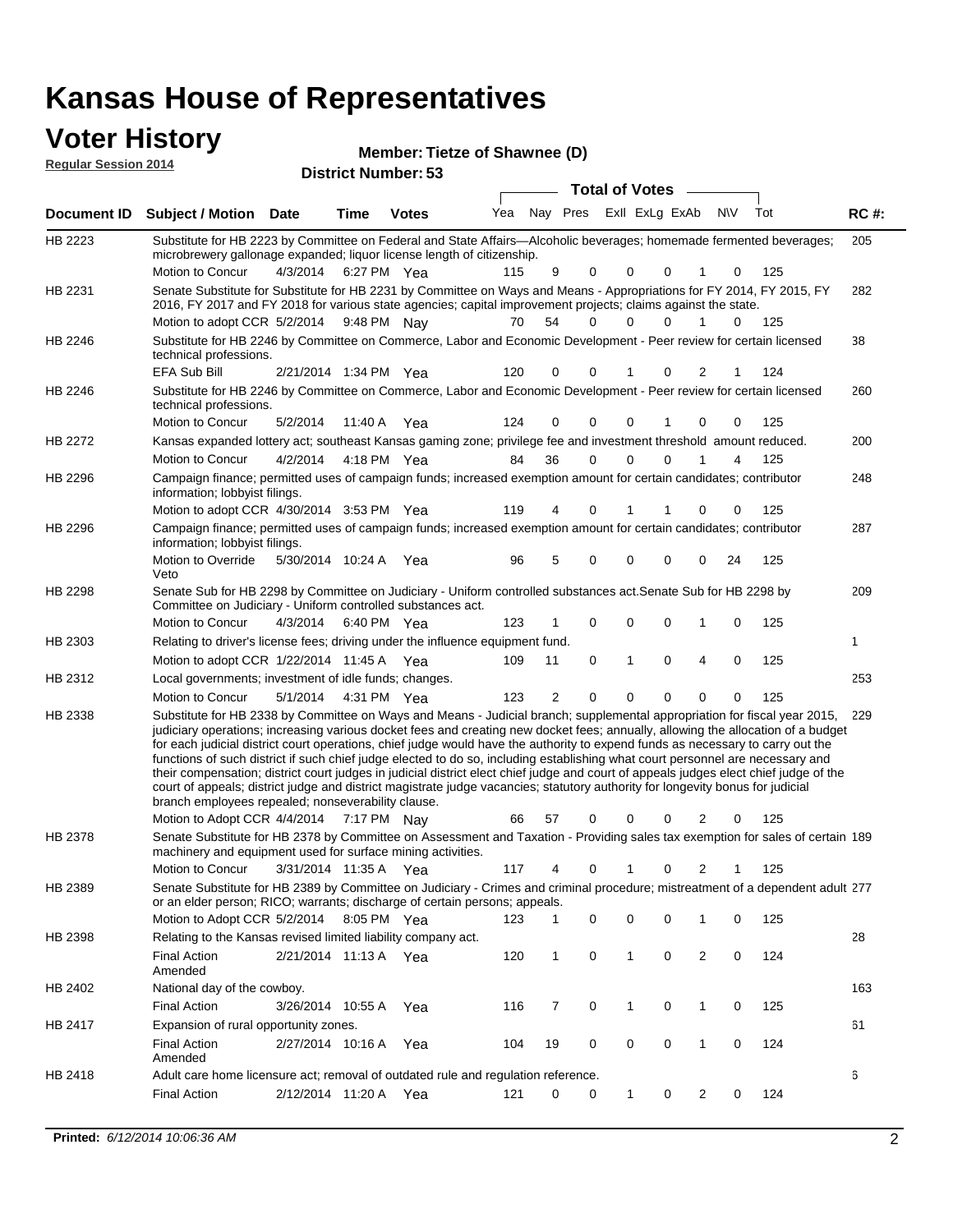### **Voter History**

**Regular Session 2014**

#### **Member: Tietze of Shawnee (D)**

|                    |                                                                                                                                                                                                                                                                                                                                                      |                       |             | DISTRICT MAILINGLESS |     |          |          |   | <b>Total of Votes</b> | $\sim$         |              |     |                |
|--------------------|------------------------------------------------------------------------------------------------------------------------------------------------------------------------------------------------------------------------------------------------------------------------------------------------------------------------------------------------------|-----------------------|-------------|----------------------|-----|----------|----------|---|-----------------------|----------------|--------------|-----|----------------|
| <b>Document ID</b> | <b>Subject / Motion</b>                                                                                                                                                                                                                                                                                                                              | Date                  | Time        | <b>Votes</b>         | Yea |          | Nay Pres |   | Exll ExLg ExAb        |                | <b>NV</b>    | Tot | <b>RC#:</b>    |
| HB 2418            | Kansas department for aging and disability services; adult care homes                                                                                                                                                                                                                                                                                |                       |             |                      |     |          |          |   |                       |                |              |     | 221            |
|                    | Motion to Concur                                                                                                                                                                                                                                                                                                                                     | 4/4/2014              | 11:49 A     | Yea                  | 122 | 0        | 0        | 1 | 1                     | 1              | 0            | 125 |                |
| HB 2419            | City annexation; fire district territory; detachment.                                                                                                                                                                                                                                                                                                |                       |             |                      |     |          |          |   |                       |                |              |     | 120            |
|                    | <b>Final Action</b>                                                                                                                                                                                                                                                                                                                                  | 3/17/2014 11:19 A Yea |             |                      | 122 | 0        | 0        | 0 | 0                     | 2              | $\mathbf{1}$ | 125 |                |
| HB 2419            | City annexation; fire district territory; detachment.                                                                                                                                                                                                                                                                                                |                       |             |                      |     |          |          |   |                       |                |              |     | 196            |
|                    | Motion to Concur                                                                                                                                                                                                                                                                                                                                     | 4/2/2014              | 10:32 A Yea |                      | 122 | 0        | 0        | 0 | 0                     | 2              | $\mathbf{1}$ | 125 |                |
| HB 2420            | School crossing guards.                                                                                                                                                                                                                                                                                                                              |                       |             |                      |     |          |          |   |                       |                |              |     | 5              |
|                    | <b>Final Action</b><br>Amended                                                                                                                                                                                                                                                                                                                       | 2/10/2014 11:12 A     |             | Yea                  | 118 | 0        | 0        | 3 | 1                     | $\overline{2}$ | 0            | 124 |                |
| HB 2420            | School crossing guards.                                                                                                                                                                                                                                                                                                                              |                       |             |                      |     |          |          |   |                       |                |              |     | 197            |
|                    | Motion to Concur                                                                                                                                                                                                                                                                                                                                     | 4/2/2014              | 10:34 A     | Yea                  | 123 | 0        | 0        | 0 | 0                     | 2              | 0            | 125 |                |
| HB 2422            | Defining watercraft for purposes of taxation.                                                                                                                                                                                                                                                                                                        |                       |             |                      |     |          |          |   |                       |                |              |     | 14             |
|                    | <b>Final Action</b><br>Amended                                                                                                                                                                                                                                                                                                                       | 2/14/2014 11:13 A     |             | Yea                  | 118 | 0        | 0        | 2 | $\mathbf 0$           | 4              | 0            | 124 |                |
| HB 2424            | Robert G. (Bob) Bethell interchange.                                                                                                                                                                                                                                                                                                                 |                       |             |                      |     |          |          |   |                       |                |              |     | 85             |
|                    | <b>EFA Sub Bill</b>                                                                                                                                                                                                                                                                                                                                  | 2/27/2014 4:03 PM Yea |             |                      | 119 | 4        | 0        | 0 | $\mathbf 0$           | 1              | 0            | 124 |                |
| HB 2424            | Substitute for HB 2424 by Committee on Transportation - Designating the Robert G. (Bob) Bethell interchange; the SGT David 190<br>Enzbrenner memorial highway; t the Pack S Clair highway; the ancient Indian traders trail; the Harper county veterans<br>memorial highway; the Bonnie Huy memorial highway; the Bonnie Sharp memorial interchange. |                       |             |                      |     |          |          |   |                       |                |              |     |                |
|                    | Motion to Concur                                                                                                                                                                                                                                                                                                                                     | 3/31/2014 11:37 A Yea |             |                      | 117 | 3        | $\Omega$ | 1 | 0                     | 2              | 2            | 125 |                |
| HB 2429            | Making the water conservation program part of and supplemental to the Kansas water appropriation act.                                                                                                                                                                                                                                                |                       |             |                      |     |          |          |   |                       |                |              |     | $\overline{7}$ |
|                    | <b>Final Action</b><br>Amended                                                                                                                                                                                                                                                                                                                       | 2/12/2014 11:22 A Yea |             |                      | 121 | $\Omega$ | 0        | 1 | $\Omega$              | 2              | 0            | 124 |                |
| HB 2430            | Promoting employment across Kansas act; benefits.                                                                                                                                                                                                                                                                                                    |                       |             |                      |     |          |          |   |                       |                |              |     | 90             |
|                    | <b>EFA Sub Bill</b>                                                                                                                                                                                                                                                                                                                                  | 2/27/2014 4:08 PM Nav |             |                      | 110 | 13       | 0        | 0 | 0                     | 1              | 0            | 124 |                |
| HB 2430            | Substitute for HB 2430 by Committee on Commerce, Labor and Economic Development - Promoting employment across<br>Kansas act; benefits.                                                                                                                                                                                                               |                       |             |                      |     |          |          |   |                       |                |              |     | 278            |
|                    | Motion to adopt CCR 5/2/2014                                                                                                                                                                                                                                                                                                                         |                       | 8:09 PM     | Nav                  | 114 | 10       | 0        | 0 | 0                     | 1              | 0            | 125 |                |
| HB 2433            | Relating to the Kansas uniform securities act.                                                                                                                                                                                                                                                                                                       |                       |             |                      |     |          |          |   |                       |                |              |     | 62             |
|                    | <b>Final Action</b><br>Amended                                                                                                                                                                                                                                                                                                                       | 2/27/2014 10:17 A Yea |             |                      | 123 | 0        | 0        | 0 | $\mathbf 0$           | 1              | 0            | 124 |                |
| HB 2433            | Relating to the Kansas uniform securities act.                                                                                                                                                                                                                                                                                                       |                       |             |                      |     |          |          |   |                       |                |              |     | 243            |
|                    | Motion to adopt CCR 4/30/2014 3:27 PM Yea                                                                                                                                                                                                                                                                                                            |                       |             |                      | 123 | $\Omega$ | 0        | 1 | 1                     | 0              | 0            | 125 |                |
| HB 2436            | Substitute for HB 2436 by Committee on Vision 2020 - Boards of cosmetology and barbering; agreements on inspectors of<br>dual-licensed facilities.                                                                                                                                                                                                   |                       |             |                      |     |          |          |   |                       |                |              |     | 19             |
|                    | Final Action Sub Bill 2/19/2014 11:32 A                                                                                                                                                                                                                                                                                                              |                       |             | Yea                  | 122 | O        | 0        | 0 | 0                     | 2              | 0            | 124 |                |
| HB 2436            | Substitute for HB 2436 by Committee on Vision 2020 - Boards of cosmetology and barbering; agreements on inspectors of<br>dual-licensed facilities.                                                                                                                                                                                                   |                       |             |                      |     |          |          |   |                       |                |              |     | 206            |
|                    | Motion to Concur                                                                                                                                                                                                                                                                                                                                     | 4/3/2014              | 6:30 PM Yea |                      | 117 | 7        | 0        | 0 | 0                     | 1              | 0            | 125 |                |
| HB 2440            | Emerging industry investment act; treatment of certain bioscience companies.                                                                                                                                                                                                                                                                         |                       |             |                      |     |          |          |   |                       |                |              |     | 39             |
|                    | <b>Emergency Final</b><br>Action                                                                                                                                                                                                                                                                                                                     | 2/21/2014 1:36 PM Nay |             |                      | 116 | 4        | 0        | 1 | 0                     | 2              | $\mathbf{1}$ | 124 |                |
| HB 2442            | Escalating penalties for repeat felony evade and elude cases.                                                                                                                                                                                                                                                                                        |                       |             |                      |     |          |          |   |                       |                |              |     | 107            |
|                    | EFA Sub Bill                                                                                                                                                                                                                                                                                                                                         | 2/27/2014 4:32 PM Yea |             |                      | 111 | 12       | 0        | 0 | 0                     | $\mathbf{1}$   | 0            | 124 |                |
| HB 2444            | Spendthrift trusts.                                                                                                                                                                                                                                                                                                                                  |                       |             |                      |     |          |          |   |                       |                |              |     | 36             |
|                    | <b>Emergency Final</b><br><b>Action Amend</b>                                                                                                                                                                                                                                                                                                        | 2/21/2014 1:32 PM Yea |             |                      | 120 | 0        | 0        | 1 | 0                     | $\overline{2}$ | $\mathbf{1}$ | 124 |                |
| HB 2444            | Spendthrift trusts.                                                                                                                                                                                                                                                                                                                                  |                       |             |                      |     |          |          |   |                       |                |              |     | 198            |
|                    | Motion to Concur                                                                                                                                                                                                                                                                                                                                     | 4/2/2014              | 10:37 A Yea |                      | 123 | 0        | 0        | 0 | 0                     | 2              | 0            | 125 |                |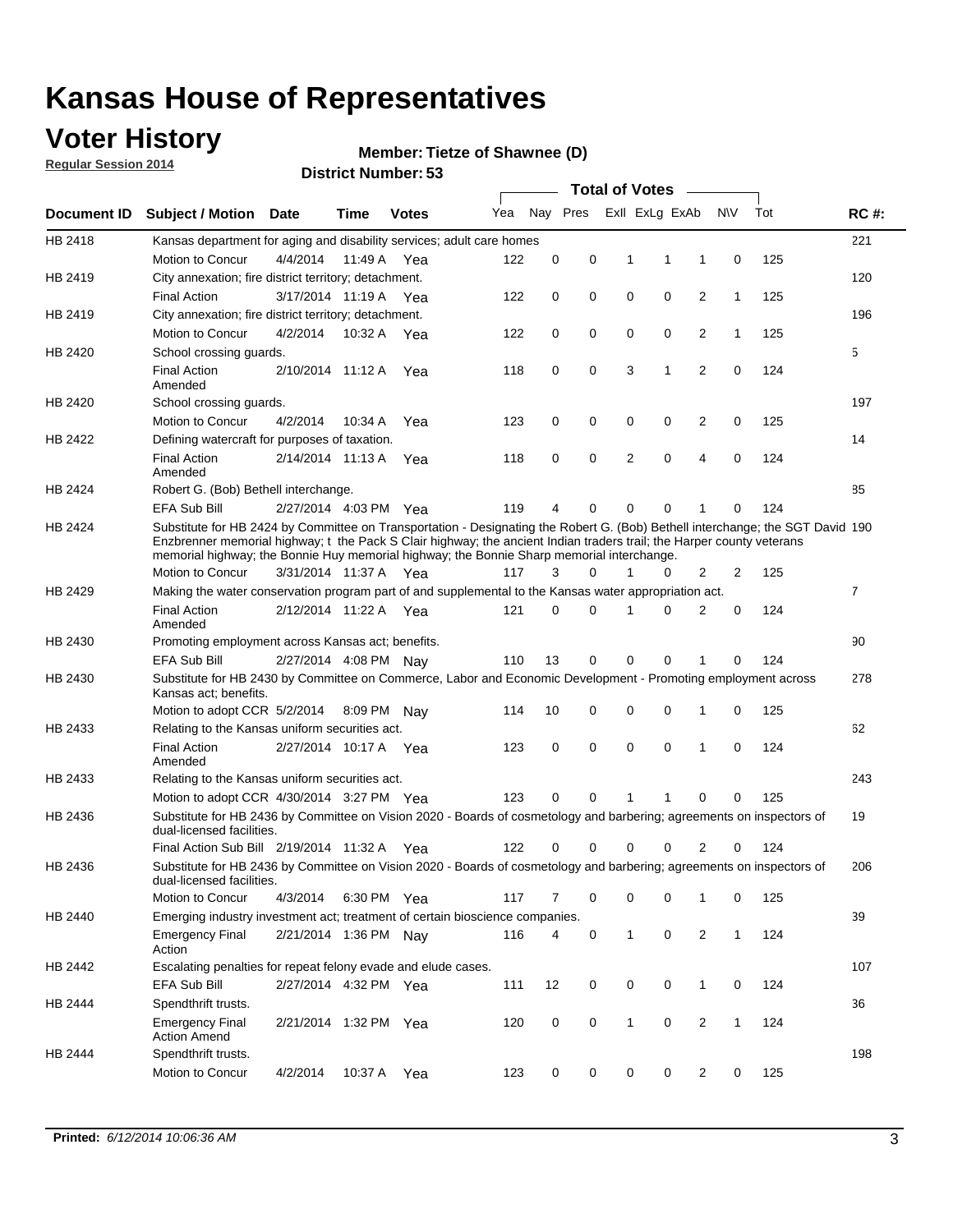#### **Voter History Regular Session 2014**

| Member: Tietze of Shawnee (D) |  |  |
|-------------------------------|--|--|
|-------------------------------|--|--|

| <b>District Number: 53</b> |  |
|----------------------------|--|

|                    |                                                                                                                                                                                                                                                                                                                                 |                       |      |              |     |                |          |             | <b>Total of Votes</b> |             |                |           |     |             |
|--------------------|---------------------------------------------------------------------------------------------------------------------------------------------------------------------------------------------------------------------------------------------------------------------------------------------------------------------------------|-----------------------|------|--------------|-----|----------------|----------|-------------|-----------------------|-------------|----------------|-----------|-----|-------------|
| <b>Document ID</b> | <b>Subject / Motion Date</b>                                                                                                                                                                                                                                                                                                    |                       | Time | <b>Votes</b> | Yea |                | Nay Pres |             | Exll ExLg ExAb        |             |                | <b>NV</b> | Tot | <b>RC#:</b> |
| HB 2445            | Allowing for criminal discovery materials to be provided to defendant or defendant's counsel.                                                                                                                                                                                                                                   |                       |      |              |     |                |          |             |                       |             |                |           |     | 63          |
|                    | <b>Final Action</b><br>Amended                                                                                                                                                                                                                                                                                                  | 2/27/2014 10:19 A     |      | Yea          | 123 | 0              |          | 0           | $\mathbf 0$           | $\mathbf 0$ | 1              | 0         | 124 |             |
| HB 2446            | District courts; court trustee operations fund. judicial process; concerning sentencing dispositions, probation and postrelease<br>supervision; concerning expungement of driving under the influence and criminal refusal convictions; concerning trials,<br>conduct of jury after case is submitted.                          |                       |      |              |     |                |          |             |                       |             |                |           |     | 8           |
|                    | <b>Final Action</b>                                                                                                                                                                                                                                                                                                             | 2/12/2014 11:23 A Yea |      |              | 121 | 0              |          | 0           |                       | 0           | 2              | 0         | 124 |             |
| HB 2446            | Senate Substitute for HB 2446 by Committee on Judiciary - Courts; allocating moneys from driver's license fees to judicial<br>branch nonjudicial salary adjustment fund; allowing chief justice to authorize expenditures from court trustee operations fund in<br>certain judicial districts; time limits for court decisions. |                       |      |              |     |                |          |             |                       |             |                |           |     | 239         |
|                    | Motion to adopt CCR 4/30/2014 3:01 PM Yea                                                                                                                                                                                                                                                                                       |                       |      |              | 121 | 2              |          | 0           | 1                     | 1           | 0              | 0         | 125 |             |
| <b>HB 2447</b>     | Real property; trespass and liability.                                                                                                                                                                                                                                                                                          |                       |      |              |     |                |          |             |                       |             |                |           |     | 29          |
|                    | <b>Final Action</b><br>Amended                                                                                                                                                                                                                                                                                                  | 2/21/2014 11:14 A     |      | Yea          | 119 | 2              |          | 0           | 1                     | 0           | $\overline{2}$ | 0         | 124 |             |
| HB 2447            | Real property; trespass and liability.                                                                                                                                                                                                                                                                                          |                       |      |              |     |                |          |             |                       |             |                |           |     | 202         |
|                    | Motion to Adopt CCR 4/3/2014                                                                                                                                                                                                                                                                                                    |                       |      | 6:10 PM Yea  | 122 | $\overline{2}$ |          | 0           | $\mathbf 0$           | $\mathbf 0$ | 1              | 0         | 125 |             |
| HB 2448            | Interference with judicial process.                                                                                                                                                                                                                                                                                             |                       |      |              |     |                |          |             |                       |             |                |           |     | 30          |
|                    | <b>Final Action</b>                                                                                                                                                                                                                                                                                                             | 2/21/2014 11:16 A Yea |      |              | 121 | 0              |          | $\mathbf 0$ | -1                    | $\Omega$    | $\overline{2}$ | 0         | 124 |             |
| HB 2448            | Senate Substitute for HB 2448 by Committee on Judiciary - Updating provisions relating to the Kansas bureau of<br>investigation's DNA database; amending the crime of interference with                                                                                                                                         |                       |      |              |     |                |          |             |                       |             |                |           |     | 240         |
|                    | Motion to adopt CCR 4/30/2014 3:10 PM Yea                                                                                                                                                                                                                                                                                       |                       |      |              | 116 | 7              |          | 0           | 1                     | 1           | 0              | 0         | 125 |             |
| HB 2451            | Electric utilities; creating the electric highway fee.                                                                                                                                                                                                                                                                          |                       |      |              |     |                |          |             |                       |             |                |           |     | 96          |
|                    | EFA Sub Bill                                                                                                                                                                                                                                                                                                                    | 2/27/2014 4:18 PM Nay |      |              | 64  | 59             |          | 0           | $\mathbf 0$           | 0           | 1              | 0         | 124 |             |
| HB 2451            | Substitute for HB 2451 by Committee on Transportation - Increasing registration fees for electric vehicles.                                                                                                                                                                                                                     |                       |      |              |     |                |          |             |                       |             |                |           |     | 207         |
|                    | Motion to Concur                                                                                                                                                                                                                                                                                                                | 4/3/2014              |      | 6:34 PM Nay  | 94  | 30             |          | 0           | $\Omega$              | 0           |                | 0         | 125 |             |
| HB 2452            | Substitute for HB 2452 by Committee on Transportation - Distinctive license plates; donate life, disabled veterans, rotary<br>international, Kansas horse council.                                                                                                                                                              |                       |      |              |     |                |          |             |                       |             |                |           |     | 41          |
|                    | <b>EFA Sub Bill</b>                                                                                                                                                                                                                                                                                                             | 2/21/2014 1:39 PM Yea |      |              | 120 | 0              |          | 0           |                       | 0           | 2              | 1         | 124 |             |
| HB 2452            | Substitute for HB 2452 by Committee on Transportation - Distinctive license plates; donate life, disabled veterans, rotary<br>international, Kansas horse council, motorcycles.                                                                                                                                                 |                       |      |              |     |                |          |             |                       |             |                |           |     | 208         |
|                    | Motion to Concur                                                                                                                                                                                                                                                                                                                | 4/3/2014              |      | 6:37 PM Yea  | 123 | 1              |          | 0           | 0                     | 0           | 1              | 0         | 125 |             |
| HB 2453            | Protecting religious freedom regarding marriage.                                                                                                                                                                                                                                                                                |                       |      |              |     |                |          |             |                       |             |                |           |     | 9           |
|                    | <b>Final Action</b><br>Amended                                                                                                                                                                                                                                                                                                  | 2/12/2014 11:28 A Nay |      |              | 72  | 49             |          | $\mathbf 0$ | 1                     | 0           | $\overline{2}$ | 0         | 124 |             |
| HB 2455            | Property tax exemption for certain utility systems located on military installation.                                                                                                                                                                                                                                            |                       |      |              |     |                |          |             |                       |             |                |           |     | 108         |
|                    | <b>Emergency Final</b><br><b>Action Amend</b>                                                                                                                                                                                                                                                                                   | 3/6/2014              |      | 11:23 A Yea  | 119 | 1              |          | 0           | 2                     | 1           | $\overline{2}$ | 0         | 125 |             |
| HB 2456            | Property taxation; defining commercial and industrial machinery and equipment; motor vehicles, members of military service<br>and active guard and reservists.                                                                                                                                                                  |                       |      |              |     |                |          |             |                       |             |                |           |     | 49          |
|                    | <b>Final Action</b><br>Amended                                                                                                                                                                                                                                                                                                  | 2/26/2014 11:32 A Yea |      |              | 100 | 23             |          | 0           | 0                     | 0           | 1              | 0         | 124 |             |
| HB 2463            | Creating civil liability for acts of terrorism; forfeiture of property related to violations of certain criminal acts.                                                                                                                                                                                                          |                       |      |              |     |                |          |             |                       |             |                |           |     | 50          |
|                    | <b>Final Action</b><br>Amended                                                                                                                                                                                                                                                                                                  | 2/26/2014 11:33 A Yea |      |              | 123 | 0              |          | 0           | $\mathbf 0$           | $\mathbf 0$ | $\mathbf{1}$   | 0         | 124 |             |
| HB 2463            | Creating civil liability for acts of terrorism; forfeiture of property related to violations of certain criminal acts.                                                                                                                                                                                                          |                       |      |              |     |                |          |             |                       |             |                |           |     | 194         |
|                    | Motion to Concur                                                                                                                                                                                                                                                                                                                | 4/1/2014              |      | 10:46 A Yea  | 123 | 0              |          | 0           | 1                     | 0           | $\mathbf{1}$   | 0         | 125 |             |
| HB 2464            | Allowing banks, trust companies and savings and loans to claim the expensing deduction for privilege tax filers under the<br>Kansas income tax act.                                                                                                                                                                             |                       |      |              |     |                |          |             |                       |             |                |           |     | 15          |
|                    | <b>Final Action</b><br>Amended                                                                                                                                                                                                                                                                                                  | 2/14/2014 11:14 A Yea |      |              | 118 | 0              |          | 0           | 2                     | 0           | 4              | 0         | 124 |             |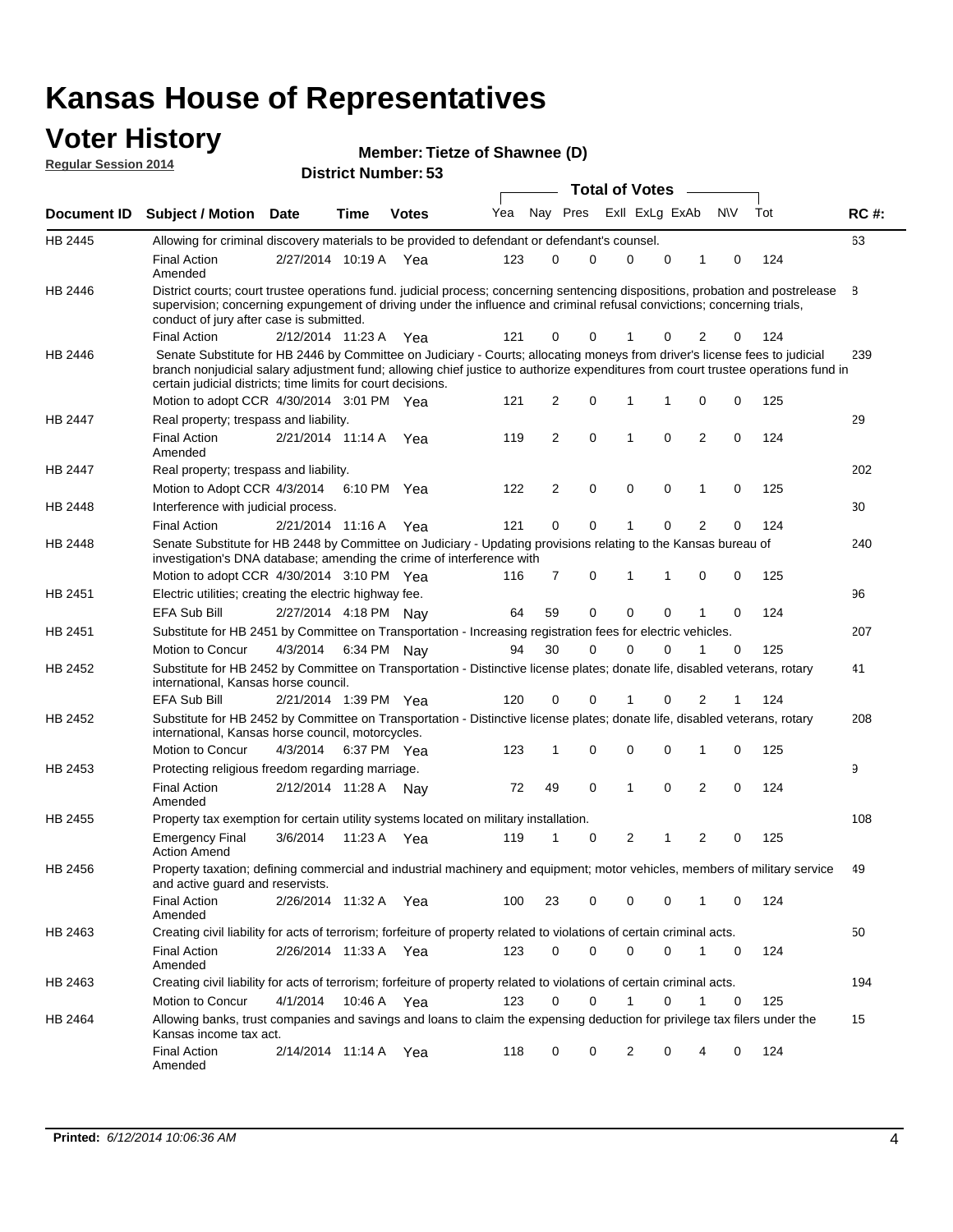### **Voter History**

**Regular Session 2014**

#### **Member: Tietze of Shawnee (D)**

|         |                                                                                                                                                                             |                       |             |              |     |                |                         |              | <b>Total of Votes</b> |                            |                  |     |     |             |
|---------|-----------------------------------------------------------------------------------------------------------------------------------------------------------------------------|-----------------------|-------------|--------------|-----|----------------|-------------------------|--------------|-----------------------|----------------------------|------------------|-----|-----|-------------|
|         | Document ID Subject / Motion Date                                                                                                                                           |                       | Time        | <b>Votes</b> | Yea |                | Nay Pres ExII ExLg ExAb |              |                       |                            | <b>NV</b>        | Tot |     | <b>RC#:</b> |
| HB 2466 | Relating to administrative procedure; judicial review.                                                                                                                      |                       |             |              |     |                |                         |              |                       |                            |                  |     |     | 37          |
|         | <b>Emergency Final</b><br><b>Action Amend</b>                                                                                                                               | 2/21/2014 1:33 PM Yea |             |              | 118 | 2              | $\mathbf 0$             | $\mathbf{1}$ |                       | $\mathbf 0$                | 2<br>1           |     | 124 |             |
| HB 2470 | Purchasing authority for certain insurance by the state board of regents for state educational institutions.                                                                |                       |             |              |     |                |                         |              |                       |                            |                  |     |     | 16          |
|         | <b>Final Action</b>                                                                                                                                                         | 2/17/2014 11:20 A Yea |             |              | 120 | 0              | 0                       |              | 3                     | 0                          | $\mathbf 0$<br>1 |     | 124 |             |
| HB 2475 | Personal financial literacy program as a requirement for high school graduation.                                                                                            |                       |             |              |     |                |                         |              |                       |                            |                  |     |     | 126         |
|         | <b>Final Action</b><br>Amended                                                                                                                                              | 3/19/2014 11:22 A Yea |             |              | 110 | 12             | 0                       | 0            |                       | 1                          | 2<br>0           |     | 125 |             |
| HB 2478 | Venue for crimes committed with an electronic device.                                                                                                                       |                       |             |              |     |                |                         |              |                       |                            |                  |     |     | 51          |
|         | <b>Final Action</b>                                                                                                                                                         | 2/26/2014 11:34 A     |             | Yea          | 123 | 0              | 0                       | $\Omega$     |                       | $\mathbf 0$                | 1                | 0   | 124 |             |
| HB 2479 | Removing 2015 sunset provision from law requiring ignition interlock device after first test failure or alcohol or drug-related<br>conviction.                              |                       |             |              |     |                |                         |              |                       |                            |                  |     |     | 115         |
|         | <b>Final Action</b><br>Amended                                                                                                                                              | 3/14/2014 11:14 A     |             | Yea          | 117 | 0              | 0                       | 2            |                       | 1                          | 4<br>1           |     | 125 |             |
| HB 2479 | Removing 2015 sunset provision from law requiring ignition interlock device after first test failure or alcohol or drug-related<br>conviction.                              |                       |             |              |     |                |                         |              |                       |                            |                  |     |     | 210         |
|         | Motion to Concur                                                                                                                                                            | 4/3/2014              | 6:47 PM Yea |              | 122 | 2              | 0                       | $\mathbf 0$  |                       | $\mathbf 0$                | 1<br>0           |     | 125 |             |
| HB 2480 | Repealing the review of TeleKansas I.                                                                                                                                       |                       |             |              |     |                |                         |              |                       |                            |                  |     |     | 64          |
|         | <b>Final Action</b><br>Amended                                                                                                                                              | 2/27/2014 10:20 A Yea |             |              | 123 | 0              | 0                       | 0            |                       | $\mathbf 0$                | 1<br>$\Omega$    |     | 124 |             |
| HB 2480 | Repealing the review of TeleKansas I.                                                                                                                                       |                       |             |              |     |                |                         |              |                       |                            |                  |     |     | 250         |
|         | Motion to Concur                                                                                                                                                            | 5/1/2014              | 1:54 PM Yea |              | 123 | 1              | $\mathbf 0$             | $\mathbf 0$  |                       | $\mathbf 0$<br>$\mathbf 0$ |                  | 1   | 125 |             |
| HB 2482 | Authority of state corporation commission to intervene in court proceedings.                                                                                                |                       |             |              |     |                |                         |              |                       |                            |                  |     |     | 65          |
|         | <b>Final Action</b><br>Amended                                                                                                                                              | 2/27/2014 10:21 A     |             | Yea          | 121 | 2              | $\mathbf 0$             | $\mathbf 0$  |                       | $\mathbf 0$                | 1<br>$\Omega$    |     | 124 |             |
| HB 2482 | Senate Substitute for HB 2482 by Committee on Utilities - Creating the energy efficiency investment act.                                                                    |                       |             |              |     |                |                         |              |                       |                            |                  |     |     | 211         |
|         | Motion to Concur                                                                                                                                                            | 4/3/2014 7:02 PM Yea  |             |              | 99  | 25             | 0                       | $\Omega$     |                       | 0                          | 1                | 0   | 125 |             |
| HB 2487 | Construction of electric transmission lines and certificates of public convenience and necessity.                                                                           |                       |             |              |     |                |                         |              |                       |                            |                  |     |     | 66          |
|         | <b>Final Action</b><br>Amended                                                                                                                                              | 2/27/2014 10:22 A Yea |             |              | 113 | 10             | 0                       | $\mathbf 0$  |                       | 0                          | 1                | 0   | 124 |             |
| HB 2487 | Relating to the powers and duties of the state corporation commission; construction of electric transmission lines and<br>certificates of public convenience and necessity. |                       |             |              |     |                |                         |              |                       |                            |                  |     |     | 254         |
|         | Sub motion to concur 5/1/2014 4:36 PM Yea                                                                                                                                   |                       |             |              | 117 | 8              | 0                       | 0            |                       | $\mathbf 0$                | 0<br>0           |     | 125 |             |
| HB 2488 | Kansas electric transmission authority and the purpose and composition of the authority.                                                                                    |                       |             |              |     |                |                         |              |                       |                            |                  |     |     | 10          |
|         | <b>Final Action</b><br>Amended                                                                                                                                              | 2/12/2014 11:30 A     |             | Nav          | 108 | 13             | 0                       | $\mathbf{1}$ |                       | 0                          | 2<br>0           |     | 124 |             |
| HB 2488 | Kansas electric transmission authority and the purpose and composition of the authority.                                                                                    |                       |             |              |     |                |                         |              |                       |                            |                  |     |     | 158         |
|         | Motion to Concur                                                                                                                                                            | 3/25/2014 10:43 A     |             | Nav          | 107 | 15             | 0                       | 1            |                       | 0                          | 2                | 0   | 125 |             |
| HB 2489 | Legislative review of exceptions to disclosure of public records.                                                                                                           |                       |             |              |     |                |                         |              |                       |                            |                  |     |     | 67          |
|         | <b>Final Action</b><br>Amended                                                                                                                                              | 2/27/2014 10:23 A Yea |             |              | 122 | $\mathbf{1}$   | 0                       | 0            |                       | 0                          | 1                | 0   | 124 |             |
| HB 2490 | Criminal procedure; conduct of jury after case is submitted.                                                                                                                |                       |             |              |     |                |                         |              |                       |                            |                  |     |     | 31          |
|         | <b>Final Action</b><br>Amended                                                                                                                                              | 2/21/2014 11:17 A Yea |             |              | 121 | 0              | 0                       | $\mathbf{1}$ |                       | $\mathbf 0$                | 2                | 0   | 124 |             |
| HB 2490 | Capital murder; attempt; murder in the first degree; sentencing.                                                                                                            |                       |             |              |     |                |                         |              |                       |                            |                  |     |     | 241         |
|         | Motion to adopt CCR 4/30/2014 3:16 PM Yea                                                                                                                                   |                       |             |              | 123 | 0              | 0                       | 1            |                       | $\mathbf{1}$               | 0                | 0   | 125 |             |
| HB 2491 | Kansas tort claims act; attorney may appear in small claims action.                                                                                                         |                       |             |              |     |                |                         |              |                       |                            |                  |     |     | 20          |
|         | <b>Final Action</b><br>Amended                                                                                                                                              | 2/19/2014 11:34 A Yea |             |              | 120 | 2              | 0                       | 0            |                       | 0                          | $\overline{2}$   | 0   | 124 |             |
| HB 2491 | Kansas tort claims act; attorney may appear in small claims action.                                                                                                         |                       |             |              |     |                |                         |              |                       |                            |                  |     |     | 199         |
|         | Motion to Concur                                                                                                                                                            | 4/2/2014              | 10:40 A Yea |              | 121 | $\overline{2}$ | 0                       | 0            |                       | 0                          | $\overline{2}$   | 0   | 125 |             |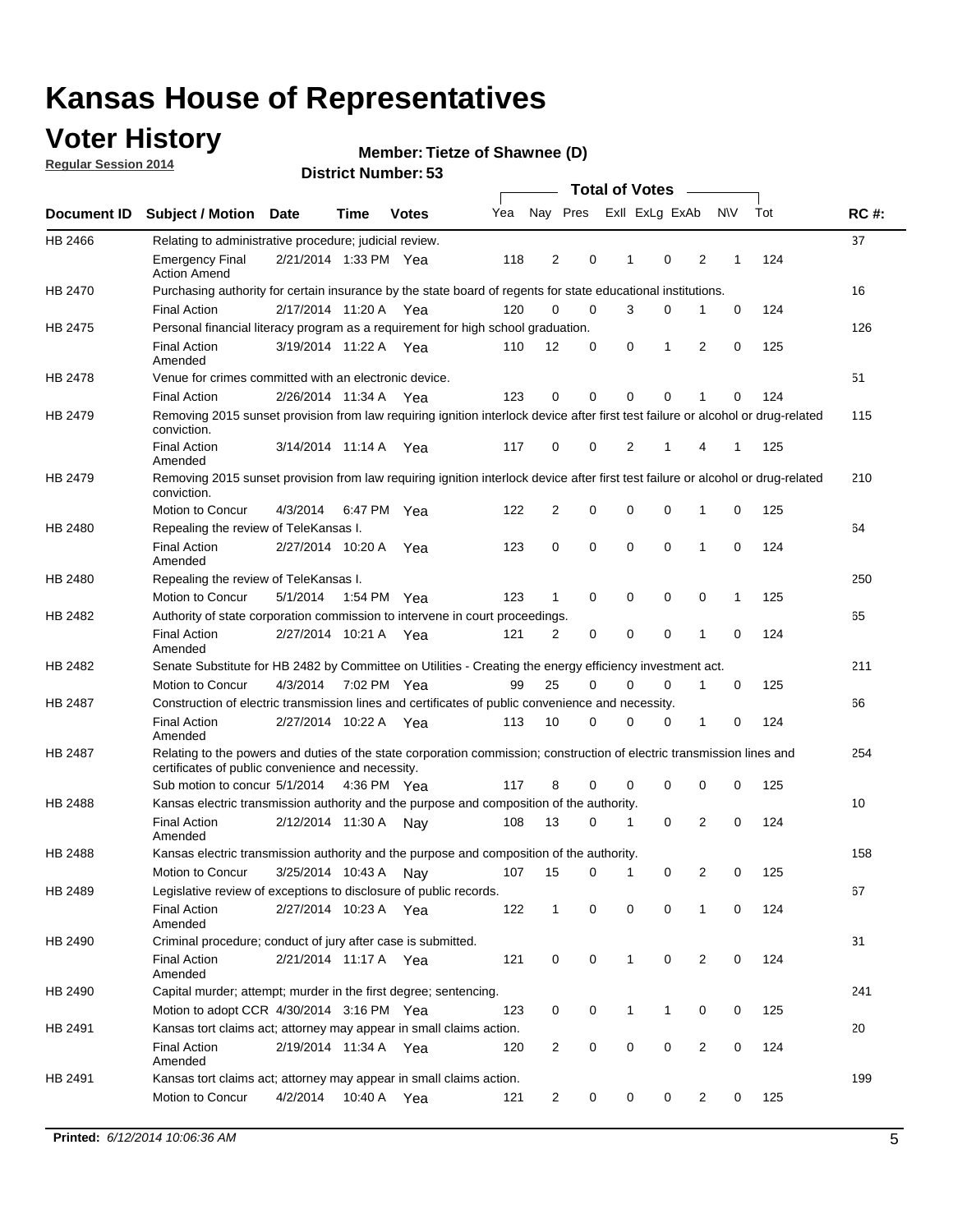### **Voter History**

**Regular Session 2014**

#### **Member: Tietze of Shawnee (D)**

|                    |                                                                                                                                                                                                                                                        |                       |         |              |     |          |          | <b>Total of Votes</b> |              |                |              |     |              |
|--------------------|--------------------------------------------------------------------------------------------------------------------------------------------------------------------------------------------------------------------------------------------------------|-----------------------|---------|--------------|-----|----------|----------|-----------------------|--------------|----------------|--------------|-----|--------------|
| <b>Document ID</b> | <b>Subject / Motion Date</b>                                                                                                                                                                                                                           |                       | Time    | <b>Votes</b> | Yea | Nay Pres |          | Exll ExLg ExAb        |              |                | N\V          | Tot | <b>RC#:</b>  |
| HB 2493            | Relating to surety regulation, appearance bonds and unlawful sexual relations.                                                                                                                                                                         |                       |         |              |     |          |          |                       |              |                |              |     | 23           |
|                    | <b>Final Action</b><br>Amended                                                                                                                                                                                                                         | 2/20/2014 11:14 A     |         | Yea          | 113 | 10       | 0        | 0                     | $\mathbf 0$  | 0              | $\mathbf 1$  | 124 |              |
| HB 2495            | Concerning sentencing dispositions, probation and postrelease supervision.                                                                                                                                                                             |                       |         |              |     |          |          |                       |              |                |              |     | 24           |
|                    | Final Action<br>Amended                                                                                                                                                                                                                                | 2/20/2014 11:17 A Yea |         |              | 122 | 1        | 0        | 0                     | 0            | $\mathbf 0$    | 1            | 124 |              |
| HB 2501            | Human trafficking and related crimes; penalties for buying sexual relations; records and reporting by courts; staff secure facility 25<br>requirements.                                                                                                |                       |         |              |     |          |          |                       |              |                |              |     |              |
|                    | <b>Final Action</b><br>Amended                                                                                                                                                                                                                         | 2/20/2014 11:18 A Yea |         |              | 123 | 0        | 0        | 0                     | 0            | $\mathbf 0$    | 1            | 124 |              |
| HB 2502            | Allowing victim notification on status change of person confined.                                                                                                                                                                                      |                       |         |              |     |          |          |                       |              |                |              |     | 26           |
|                    | <b>Final Action</b>                                                                                                                                                                                                                                    | 2/20/2014 11:20 A Yea |         |              | 123 | 0        | 0        | 0                     | $\Omega$     | $\Omega$       |              | 124 |              |
| HB 2503            | Substitute for HB 2503 by Committee on Federal and State Affairs -- Carrying of concealed handguns by law enforcement<br>officers.                                                                                                                     |                       |         |              |     |          |          |                       |              |                |              |     | 230          |
|                    | Final Action Sub Bill 4/5/2014                                                                                                                                                                                                                         |                       | 10:22 A | Yea          | 119 |          | 0        | 0                     | 0            | 4              |              | 125 |              |
| HB 2504            | Repealing outdated provisions relating to the purchase of certain real estate by the department of corrections.                                                                                                                                        |                       |         |              |     |          |          |                       |              |                |              |     | 18           |
|                    | <b>Final Action</b>                                                                                                                                                                                                                                    | 2/19/2014 11:31 A Yea |         |              | 122 | 0        | 0        | 0                     | $\Omega$     | $\overline{2}$ | 0            | 124 |              |
| HB 2506            | Repealing K.S.A. 72-60b03, the effective date of the midwestern higher education compact act.                                                                                                                                                          |                       |         |              |     |          |          |                       |              |                |              |     | 52           |
|                    | <b>Final Action</b>                                                                                                                                                                                                                                    | 2/26/2014 11:35 A Yea |         |              | 122 |          | 0        | 0                     | 0            | 1              | 0            | 124 |              |
| HB 2506            | Senate Substitute for HB 2506 by Committee on Ways and Means - Education; appropriations for FY 2014 and FY 2015 for<br>various state agencies; amendments concerning postsecondary education; amendments to provisions relating to school<br>finance. |                       |         |              |     |          |          |                       |              |                |              |     | 238          |
|                    | Motion to Adopt CCR 4/6/2014                                                                                                                                                                                                                           |                       | 9:45 PM | Nav          | 63  | 57       | 0        | 0                     | 0            | 4              | 1            | 125 |              |
| HB 2509            | Emergency medical services amendments.                                                                                                                                                                                                                 |                       |         |              |     |          |          |                       |              |                |              |     | 101          |
|                    | <b>Emergency Final</b><br><b>Action Amend</b>                                                                                                                                                                                                          | 2/27/2014 4:24 PM Yea |         |              | 123 | 0        | 0        | 0                     | 0            | $\mathbf 1$    | 0            | 124 |              |
| HB 2510            | Pharmacists and pharmacies; pharmacy technicians; registration and grounds for denial of registration.                                                                                                                                                 |                       |         |              |     |          |          |                       |              |                |              |     | 84           |
|                    | <b>Emergency Final</b><br>Action                                                                                                                                                                                                                       | 2/27/2014 4:01 PM Yea |         |              | 71  | 52       | 0        | 0                     | 0            | 1              | 0            | 124 |              |
| HB 2511            | Liability for property tax on personal property; sale or abandonment of personal property.                                                                                                                                                             |                       |         |              |     |          |          |                       |              |                |              |     | 27           |
|                    | <b>Final Action</b>                                                                                                                                                                                                                                    | 2/20/2014 11:21 A     |         | Yea          | 123 | 0        | $\Omega$ | 0                     | 0            | 1              | 0            | 124 |              |
| HB 2514            | Exemption for Federal Home Loan Bank in certain insolvency proceedings involving insurance companies.                                                                                                                                                  |                       |         |              |     |          |          |                       |              |                |              |     | $\mathbf{2}$ |
|                    | <b>Final Action</b>                                                                                                                                                                                                                                    | 2/10/2014 11:08 A     |         | Yea          | 118 | 0        | 0        | 3                     | 1            | $\overline{2}$ | 0            | 124 |              |
| HB 2515            | Insurance; confidentiality of work papers from analysis of analysis of financial regulation or market regulation of insurance<br>company or affiliates.                                                                                                |                       |         |              |     |          |          |                       |              |                |              |     | 82           |
|                    | <b>Emergency Final</b><br>Action                                                                                                                                                                                                                       | 2/27/2014 3:58 PM Yea |         |              | 123 | 0        | 0        | 0                     | 0            | -1             | 0            | 124 |              |
| HB 2515            | Updating statutory references and making corresponding changes due to Executive Reorganization Order No. 41.                                                                                                                                           |                       |         |              |     |          |          |                       |              |                |              |     | 269          |
|                    | Motion to Adopt CCR 5/2/2014 3:31 PM Yea                                                                                                                                                                                                               |                       |         |              | 118 | 4        | 0        | 0                     | $\mathbf{1}$ | $\mathbf{1}$   | $\mathbf{1}$ | 125 |              |
| HB 2516            | Amendments relating to health care provider liability insurance and to companies organized to provide such insurance.                                                                                                                                  |                       |         |              |     |          |          |                       |              |                |              |     | 3            |
|                    | <b>Final Action</b><br>Amended                                                                                                                                                                                                                         | 2/10/2014 11:10 A Yea |         |              | 118 | 0        | 0        | 3                     | $\mathbf{1}$ | 2              | 0            | 124 |              |
| HB 2516            | Amendments relating to health care provider liability insurance and to companies organized to provide such insurance.                                                                                                                                  |                       |         |              |     |          |          |                       |              |                |              |     | 191          |
|                    | Motion to Concur                                                                                                                                                                                                                                       | 3/31/2014 11:40 A Yea |         |              | 121 | 0        | 0        | 1                     | 0            | 2              | $\mathbf{1}$ | 125 |              |
| HB 2518            | Relating to ballot language statements.                                                                                                                                                                                                                |                       |         |              |     |          |          |                       |              |                |              |     | 40           |
|                    | <b>Emergency Final</b><br><b>Action Amend</b>                                                                                                                                                                                                          | 2/21/2014 1:37 PM Yea |         |              | 116 | 4        | 0        | 1                     | 0            | 2              | $\mathbf{1}$ | 124 |              |
| HB 2525            | Kansas money transmitter act concerning change of controlling interest and notification.                                                                                                                                                               |                       |         |              |     |          |          |                       |              |                |              |     | 32           |
|                    | <b>Final Action</b>                                                                                                                                                                                                                                    | 2/21/2014 11:18 A Yea |         |              | 105 | 16       | 0        | 1                     | 0            | 2              | 0            | 124 |              |
| HB 2525            | Kansas money transmitter act concerning change of controlling interest and notification.                                                                                                                                                               |                       |         |              |     |          |          |                       |              |                |              |     | 252          |
|                    | Motion to Concur                                                                                                                                                                                                                                       | 5/1/2014              |         | 1:59 PM Yea  | 112 | 13       | 0        | 0                     | 0            | 0              | 0            | 125 |              |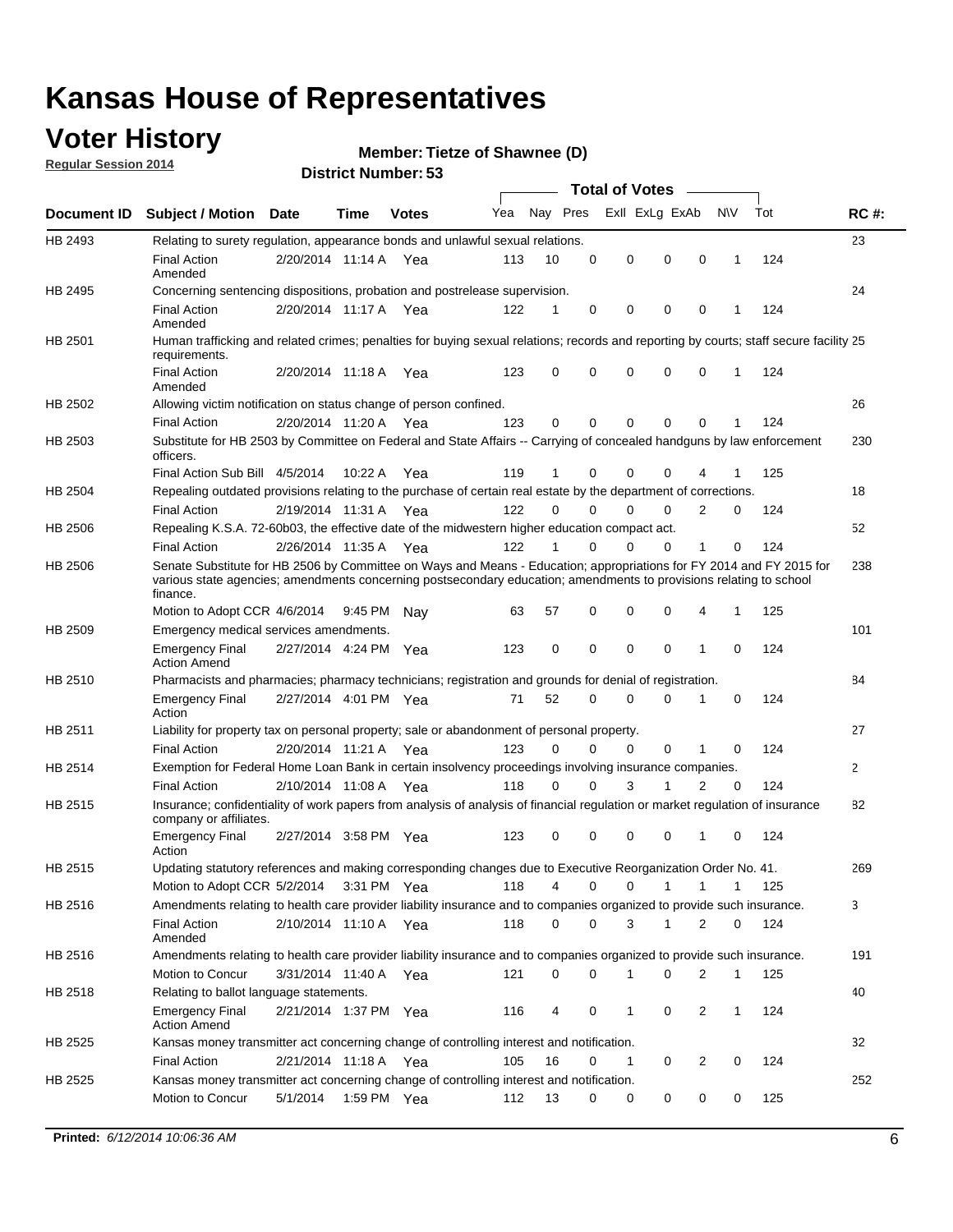#### **Voter History Regular Session 2014**

| Member: Tietze of Shawnee (D) |  |  |
|-------------------------------|--|--|
|-------------------------------|--|--|

|                    |                                                                                                                                                                                                                                                                                                                                           |                       |      | DISTILICI MUITIDEL. 33 |     |    |          | <b>Total of Votes</b> |              |                |                |   |     |             |
|--------------------|-------------------------------------------------------------------------------------------------------------------------------------------------------------------------------------------------------------------------------------------------------------------------------------------------------------------------------------------|-----------------------|------|------------------------|-----|----|----------|-----------------------|--------------|----------------|----------------|---|-----|-------------|
| <b>Document ID</b> | <b>Subject / Motion</b>                                                                                                                                                                                                                                                                                                                   | <b>Date</b>           | Time | <b>Votes</b>           | Yea |    | Nay Pres |                       |              | Exll ExLg ExAb | <b>NV</b>      |   | Tot | <b>RC#:</b> |
| HB 2533            | Changing interest credit amounts, member distributions upon termination or death and retirement annuities under the KPERS 42<br>Act of 2015.                                                                                                                                                                                              |                       |      |                        |     |    |          |                       |              |                |                |   |     |             |
|                    | <b>Emergency Final</b><br><b>Action Amend</b>                                                                                                                                                                                                                                                                                             | 2/21/2014 1:40 PM Nav |      |                        | 94  | 26 | 0        |                       | -1           | 0              | 2              | 1 | 124 |             |
| HB 2537            | Eliminating font size and type requirement for disclosure statements contained in insurance contracts and explanatory<br>materials printed in any language other than English.                                                                                                                                                            |                       |      |                        |     |    |          |                       |              |                |                |   |     | 81          |
|                    | <b>Emergency Final</b><br>Action                                                                                                                                                                                                                                                                                                          | 2/27/2014 3:56 PM Yea |      |                        | 119 | 4  | 0        |                       | 0            | $\mathbf 0$    | 1              | 0 | 124 |             |
| HB 2537            | Insurance; eliminating font and type requirements for certain non-English insurance documents; confidentiality of certain<br>documents; continuation of health insurance for spouse and children of certain emergency personnel and employees of the<br>department of corrections; purchase of certain insurance by the state fair board. |                       |      |                        |     |    |          |                       |              |                |                |   |     | 249         |
|                    | Motion to adopt CCR 4/30/2014 3:58 PM Yea                                                                                                                                                                                                                                                                                                 |                       |      |                        | 122 | 0  | 0        |                       | $\mathbf 1$  | 1              | 0              | 1 | 125 |             |
| HB 2538            | Giving landowner right of first refusal for antlers of deer illegally shot on landowner's property.                                                                                                                                                                                                                                       |                       |      |                        |     |    |          |                       |              |                |                |   |     | 102         |
|                    | <b>Emergency Final</b><br><b>Action Amend</b>                                                                                                                                                                                                                                                                                             | 2/27/2014 4:26 PM Nay |      |                        | 106 | 17 | 0        |                       | 0            | 0              | 1              | 0 | 124 |             |
| HB 2541            | Substitute for HB2541 by Committee on Local Government—plastic bottles and containers; labeling; solid waste landfill<br>restrictions.                                                                                                                                                                                                    |                       |      |                        |     |    |          |                       |              |                |                |   |     | 121         |
|                    | Final Action Sub Bill 3/17/2014 11:21 A Yea                                                                                                                                                                                                                                                                                               |                       |      |                        | 102 | 21 | 0        |                       | 0            | 0              | 2              | 0 | 125 |             |
| HB 2542            | Property tax exemption for amateur-built aircraft.                                                                                                                                                                                                                                                                                        |                       |      |                        |     |    |          |                       |              |                |                |   |     | 112         |
|                    | <b>Final Action</b><br>Amended                                                                                                                                                                                                                                                                                                            | 3/13/2014 11:22 A Yea |      |                        | 116 | 4  | 0        |                       | 1            | 1              | $\overline{2}$ | 1 | 125 |             |
| HB 2544            | Authorizing postsecondary educational institutions to enter into the state authorization reciprocity agreement to provide<br>distance education.                                                                                                                                                                                          |                       |      |                        |     |    |          |                       |              |                |                |   |     | 17          |
|                    | <b>Final Action</b>                                                                                                                                                                                                                                                                                                                       | 2/17/2014 11:21 A Yea |      |                        | 120 | 0  | 0        |                       | 3            | $\Omega$       | 1              | 0 | 124 |             |
| HB 2545            | Extending sunset date on certain agriculture fees from July 1, 2015, to July 1, 2019.                                                                                                                                                                                                                                                     |                       |      |                        |     |    |          |                       |              |                |                |   |     | 68          |
|                    | <b>Final Action</b><br>Amended                                                                                                                                                                                                                                                                                                            | 2/27/2014 10:25 A Yea |      |                        | 99  | 24 | 0        |                       | 0            | $\Omega$       | 1              | 0 | 124 |             |
| HB 2547            | Changing the map copy requirement in mining permit application.                                                                                                                                                                                                                                                                           |                       |      |                        |     |    |          |                       |              |                |                |   |     | 53          |
|                    | <b>Final Action</b>                                                                                                                                                                                                                                                                                                                       | 2/26/2014 11:36 A     |      | Yea                    | 123 | 0  | 0        |                       | $\mathbf 0$  | 0              | 1              | 0 | 124 |             |
| HB 2548            | Creating the water program management fund and transferring the air quality fee fund.                                                                                                                                                                                                                                                     |                       |      |                        |     |    |          |                       |              |                |                |   |     | 46          |
|                    | <b>Emergency Final</b><br>Action                                                                                                                                                                                                                                                                                                          | 2/21/2014 1:46 PM Yea |      |                        | 119 | 1  | 0        |                       | -1           | 0              | 2              | 1 | 124 |             |
| HB 2549            | Allowing burial of hazardous waste on-site.                                                                                                                                                                                                                                                                                               |                       |      |                        |     |    |          |                       |              |                |                |   |     | 54          |
|                    | <b>Final Action</b>                                                                                                                                                                                                                                                                                                                       | 2/26/2014 11:38 A     |      | Yea                    | 123 | 0  | 0        |                       | 0            | $\mathbf 0$    | 1              | 0 | 124 |             |
| HB 2550            | Repeal of the atmospheric mercury deposition monitoring network.                                                                                                                                                                                                                                                                          |                       |      |                        |     |    |          |                       |              |                |                |   |     | 33          |
|                    | <b>Final Action</b>                                                                                                                                                                                                                                                                                                                       | 2/21/2014 11:20 A     |      | Nav                    | 92  | 29 | 0        |                       | $\mathbf{1}$ | $\mathbf 0$    | 2              | 0 | 124 |             |
| HB 2551            | Repealing regulation of PCB disposal facilities.                                                                                                                                                                                                                                                                                          |                       |      |                        |     |    |          |                       |              |                |                |   |     | 47          |
|                    | <b>Emergency Final</b><br><b>Action Amend</b>                                                                                                                                                                                                                                                                                             | 2/21/2014 1:47 PM Yea |      |                        | 100 | 20 | 0        |                       | $\mathbf{1}$ | $\mathbf 0$    | 2              | 1 | 124 |             |
| HB 2551            | Repealing the regulation of PCB disposal facilities; making changes to the atmospheric mercury deposition monitoring network 271<br>and the disposal of plastic bottles, containers and solid waste.                                                                                                                                      |                       |      |                        |     |    |          |                       |              |                |                |   |     |             |
|                    | Motion to Adopt CCR 5/2/2014 3:45 PM Nay                                                                                                                                                                                                                                                                                                  |                       |      |                        | 105 | 17 | 0        |                       | 0            | 1              | 1              | 1 | 125 |             |
| HB 2552            | Managed care organizations, prompt payment.                                                                                                                                                                                                                                                                                               |                       |      |                        |     |    |          |                       |              |                |                |   |     | 69          |
|                    | <b>Final Action</b><br>Amended                                                                                                                                                                                                                                                                                                            | 2/27/2014 10:26 A Yea |      |                        | 123 | 0  | 0        |                       | 0            | 0              | 1              | 0 | 124 |             |
| HB 2552            | Kansas medical assistance program; managed care organizations; consent for expansion of certain medicaid services.                                                                                                                                                                                                                        |                       |      |                        |     |    |          |                       |              |                |                |   |     | 225         |
|                    | Motion to Concur                                                                                                                                                                                                                                                                                                                          | 4/4/2014              |      | 6:13 PM Nay            | 68  | 54 | 0        |                       | $\Omega$     | 1              | 2              | 0 | 125 |             |
| HB 2553            | Health care compact.                                                                                                                                                                                                                                                                                                                      |                       |      |                        |     |    |          |                       |              |                |                |   |     | 141         |
|                    | <b>Final Action</b>                                                                                                                                                                                                                                                                                                                       | 3/24/2014 10:15 A     |      | Nav                    | 74  | 48 | 0        |                       | 0            | 0              | 3              | 0 | 125 |             |
| HB 2555            | Release of information in support of arrest warrants and search warrants.                                                                                                                                                                                                                                                                 |                       |      |                        |     |    |          |                       |              |                |                |   |     | 86          |
|                    | <b>Emergency Final</b><br><b>Action Amend</b>                                                                                                                                                                                                                                                                                             | 2/27/2014 4:04 PM Yea |      |                        | 113 | 10 | 0        |                       | 0            | 0              | 1              | 0 | 124 |             |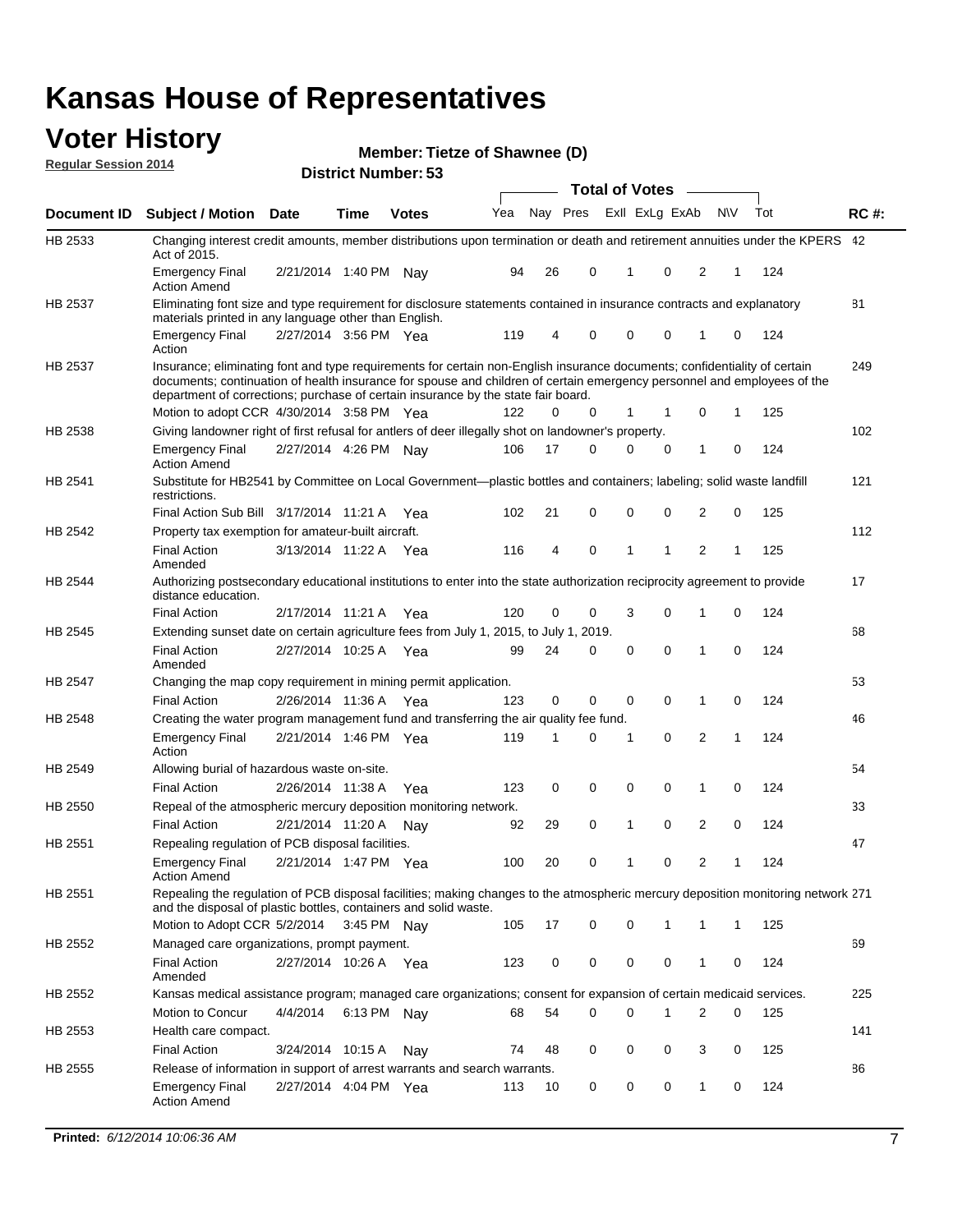### **Voter History**

**Regular Session 2014**

#### **Member: Tietze of Shawnee (D)**

|                |                                                                                                                                                                                                                                                                                                                                                           |                       |         |              |     |          |   | <b>Total of Votes</b> |             |              |              |     |             |
|----------------|-----------------------------------------------------------------------------------------------------------------------------------------------------------------------------------------------------------------------------------------------------------------------------------------------------------------------------------------------------------|-----------------------|---------|--------------|-----|----------|---|-----------------------|-------------|--------------|--------------|-----|-------------|
|                | Document ID Subject / Motion Date                                                                                                                                                                                                                                                                                                                         |                       | Time    | <b>Votes</b> | Yea | Nay Pres |   | Exll ExLg ExAb        |             |              | <b>NV</b>    | Tot | <b>RC#:</b> |
| <b>HB 2557</b> | Changing penalties for certain taxpayers who file incorrect returns under Kansas income tax act.                                                                                                                                                                                                                                                          |                       |         |              |     |          |   |                       |             |              |              |     | 21          |
|                | <b>Final Action</b><br>Amended                                                                                                                                                                                                                                                                                                                            | 2/19/2014 11:35 A     |         | Yea          | 122 | 0        | 0 | 0                     | 0           | 2            | 0            | 124 |             |
| HB 2561        | Licensure of pharmacists and registration of pharmacy interns by board of pharmacy.                                                                                                                                                                                                                                                                       |                       |         |              |     |          |   |                       |             |              |              |     | 55          |
|                | <b>Final Action</b>                                                                                                                                                                                                                                                                                                                                       | 2/26/2014 11:39 A Yea |         |              | 105 | 18       | 0 | 0                     | 0           | 1            | 0            | 124 |             |
| HB 2564        | Requiring 60-day wait before re-employment for retirement benefit eligibility.                                                                                                                                                                                                                                                                            |                       |         |              |     |          |   |                       |             |              |              |     | 43          |
|                | <b>Emergency Final</b><br>Action                                                                                                                                                                                                                                                                                                                          | 2/21/2014 1:41 PM Yea |         |              | 120 | 0        | 0 | 1                     | 0           | 2            | 1            | 124 |             |
| HB 2566        | Requiring court fee for forensic audio and video examination services.                                                                                                                                                                                                                                                                                    |                       |         |              |     |          |   |                       |             |              |              |     | 93          |
|                | <b>Emergency Final</b><br>Action                                                                                                                                                                                                                                                                                                                          | 2/27/2014 4:12 PM Yea |         |              | 123 | 0        | 0 | 0                     | $\mathbf 0$ | 1            | $\mathbf 0$  | 124 |             |
| HB 2568        | Domestic relations; Kansas family law code; child support guidelines.                                                                                                                                                                                                                                                                                     |                       |         |              |     |          |   |                       |             |              |              |     | 70          |
|                | <b>Final Action</b><br>Amended                                                                                                                                                                                                                                                                                                                            | 2/27/2014 10:27 A     |         | Yea          | 123 | 0        | 0 | 0                     | 0           | 1            | 0            | 124 |             |
| HB 2568        | Domestic relations; Kansas family law code; child support guidelines.                                                                                                                                                                                                                                                                                     |                       |         |              |     |          |   |                       |             |              |              |     | 268         |
|                | Motion to adopt CCR 5/2/2014                                                                                                                                                                                                                                                                                                                              |                       |         | 3:28 PM Yea  | 123 | 0        | 0 | 0                     | 1           | 1            | 0            | 125 |             |
| HB 2576        | Employment security law; creation of "new employer rate."                                                                                                                                                                                                                                                                                                 |                       |         |              |     |          |   |                       |             |              |              |     | 71          |
|                | <b>Final Action</b><br>Amended                                                                                                                                                                                                                                                                                                                            | 2/27/2014 10:28 A     |         | Yea          | 123 | 0        | 0 | 0                     | $\mathbf 0$ | 1            | 0            | 124 |             |
| HB 2576        | Employment security law; creation of "new employer rate."                                                                                                                                                                                                                                                                                                 |                       |         |              |     |          |   |                       |             |              |              |     | 159         |
|                | Motion to Concur                                                                                                                                                                                                                                                                                                                                          | 3/25/2014 10:47 A     |         | Yea          | 122 | 0        | 0 | 1                     | 0           | 2            | 0            | 125 |             |
| HB 2577        | Allowing parents to remain anonymous when surrendering an infant under the newborn protection act.                                                                                                                                                                                                                                                        |                       |         |              |     |          |   |                       |             |              |              |     | 56          |
|                | <b>Final Action</b><br>Amended                                                                                                                                                                                                                                                                                                                            | 2/26/2014 11:41 A Yea |         |              | 123 | 0        | 0 | 0                     | $\Omega$    | 1            | 0            | 124 |             |
| HB 2577        | Allowing parents to remain anonymous when surrendering an infant under the newborn protection act.                                                                                                                                                                                                                                                        |                       |         |              |     |          |   |                       |             |              |              |     | 220         |
|                | Motion to Concur                                                                                                                                                                                                                                                                                                                                          | 4/4/2014              | 11:45 A | Yea          | 121 | $\Omega$ | 0 |                       | 1           | $\mathbf{1}$ | $\mathbf{1}$ | 125 |             |
| HB 2578        | Certification by chief law enforcement officer for transfer of a firearm when required by federal law.                                                                                                                                                                                                                                                    |                       |         |              |     |          |   |                       |             |              |              |     | 122         |
|                | <b>Final Action</b><br>Amended                                                                                                                                                                                                                                                                                                                            | 3/17/2014 11:22 A     |         | Yea          | 123 | $\Omega$ | 0 | 0                     | $\Omega$    | 2            | 0            | 125 |             |
| HB 2578        | Regulating the possession of weapons.                                                                                                                                                                                                                                                                                                                     |                       |         |              |     |          |   |                       |             |              |              |     | 235         |
|                | Motion to Adopt CCR 4/5/2014 4:40 PM Nay                                                                                                                                                                                                                                                                                                                  |                       |         |              | 102 | 19       | 0 | 0                     | 0           | 4            | $\Omega$     | 125 |             |
| HB 2580        | Specifying the duties of the state fire marshal relating to regional emergency response teams for hazardous materials and<br>search and rescue incidents.                                                                                                                                                                                                 |                       |         |              |     |          |   |                       |             |              |              |     | 72          |
|                | <b>Final Action</b><br>Amended                                                                                                                                                                                                                                                                                                                            | 2/27/2014 10:29 A     |         | Yea          | 113 | 10       | 0 | 0                     | 0           | 1            | 0            | 124 |             |
| HB 2580        | Kansas Real Estate Appraisal Board; licensee fingerprinting and criminal background checks.                                                                                                                                                                                                                                                               |                       |         |              |     |          |   |                       |             |              |              |     | 272         |
|                | Motion to adopt CCR 5/2/2014                                                                                                                                                                                                                                                                                                                              |                       |         | 3:49 PM Yea  | 115 | 7        | 0 | 0                     | 1           | 1            | -1           | 125 |             |
| HB 2582        | Creating an exemption from food establishment licensing for churches.                                                                                                                                                                                                                                                                                     |                       |         |              |     |          |   |                       |             |              |              |     | 57          |
|                | <b>Final Action</b>                                                                                                                                                                                                                                                                                                                                       | 2/26/2014 11:42 A Yea |         |              | 123 | 0        | 0 | 0                     | 0           | 1            | 0            | 124 |             |
| HB 2588        | Child in need of care; juvenile offenders; permanent custodians.                                                                                                                                                                                                                                                                                          |                       |         |              |     |          |   |                       |             |              |              |     | 94          |
|                | <b>Emergency Final</b><br><b>Action Amend</b>                                                                                                                                                                                                                                                                                                             | 2/27/2014 4:14 PM Yea |         |              | 123 | 0        | 0 | 0                     | 0           | 1            | 0            | 124 |             |
| HB 2588        | Senate Substitute for HB 2588 by Committee on Judiciary - Concerning children and minors; relating to children in need of<br>care; placement in juvenile detention facilities; permanent custodians; relating to juvenile offenders; alternative adjudication;<br>youth residential centers and services; risk assessment; sentencing; good time credits. |                       |         |              |     |          |   |                       |             |              |              |     | 244         |
|                | Motion to adopt CCR 4/30/2014 3:36 PM Yea                                                                                                                                                                                                                                                                                                                 |                       |         |              | 123 | 0        | 0 | 1                     | 1           | 0            | 0            | 125 |             |
| HB 2591        | Requiring certain audit reports to be filed electronically and to be filed only with the department of administration.                                                                                                                                                                                                                                    |                       |         |              |     |          |   |                       |             |              |              |     | 58          |
|                | <b>Final Action</b>                                                                                                                                                                                                                                                                                                                                       | 2/26/2014 11:43 A Yea |         |              | 123 | 0        | 0 | 0                     | 0           | 1            | 0            | 124 |             |
| HB 2595        | State fossils; the tylosaurus and the pteranodon.                                                                                                                                                                                                                                                                                                         |                       |         |              |     |          |   |                       |             |              |              |     | 73          |
|                | <b>Final Action</b><br>Amended                                                                                                                                                                                                                                                                                                                            | 2/27/2014 10:31 A Yea |         |              | 96  | 27       | 0 | 0                     | 0           | 1            | 0            | 124 |             |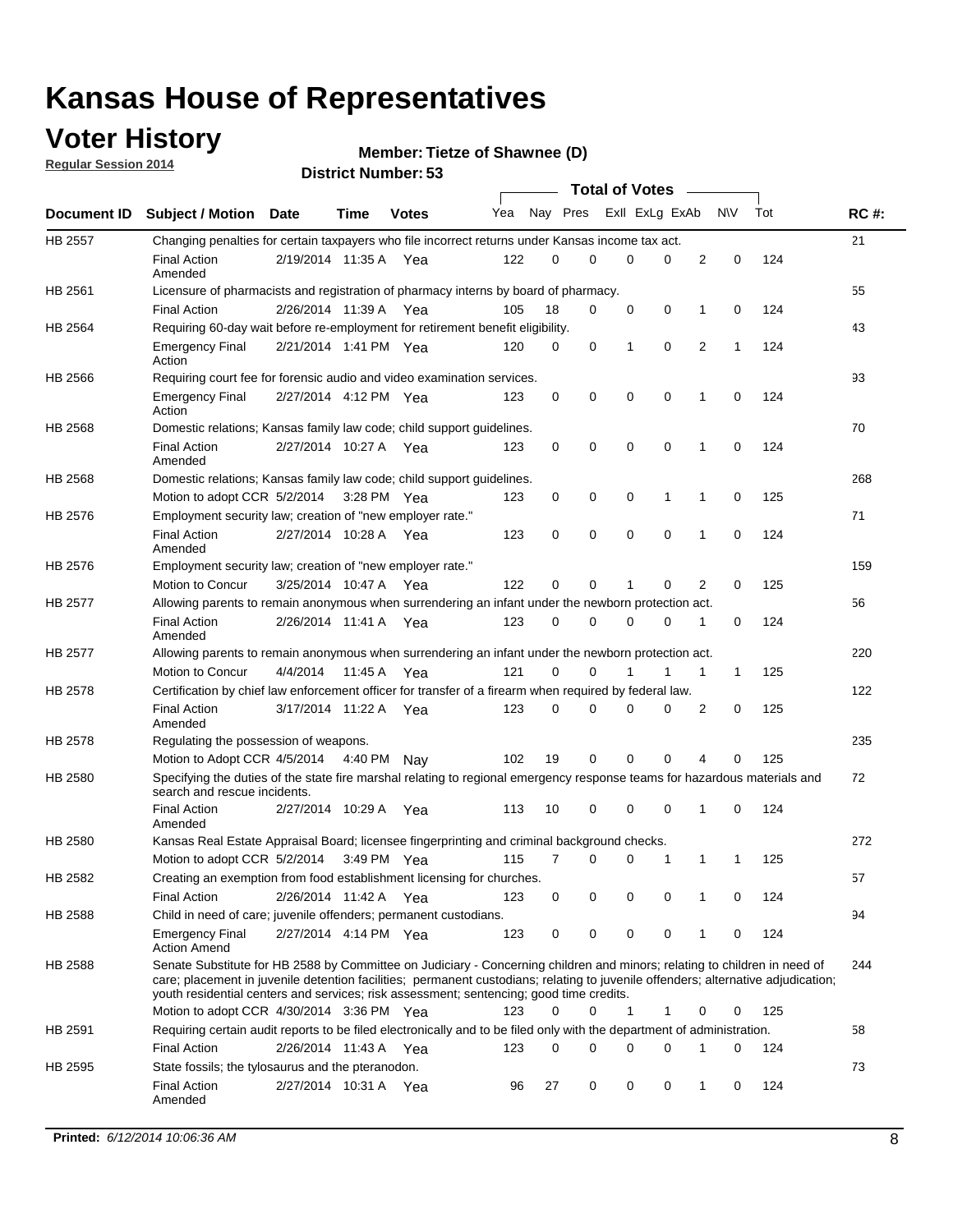### **Voter History**

**Regular Session 2014**

**Member: Tietze of Shawnee (D)** 

|  |  | <b>District Number: 53</b> |
|--|--|----------------------------|
|--|--|----------------------------|

|         |                                                                                                                                                                                                                                       | <b>Total of Votes</b>   |             |              |     |                         |             |             |             |              |           |     |             |
|---------|---------------------------------------------------------------------------------------------------------------------------------------------------------------------------------------------------------------------------------------|-------------------------|-------------|--------------|-----|-------------------------|-------------|-------------|-------------|--------------|-----------|-----|-------------|
|         | Document ID Subject / Motion Date                                                                                                                                                                                                     |                         | <b>Time</b> | <b>Votes</b> | Yea | Nay Pres ExII ExLg ExAb |             |             |             |              | <b>NV</b> | Tot | <b>RC#:</b> |
| HB 2596 | Computation of retirement benefits when a state officer or employee is placed on furlough or has reduction in compensation.                                                                                                           |                         |             |              |     |                         |             |             |             |              |           |     | 74          |
|         | <b>Final Action</b>                                                                                                                                                                                                                   | 2/27/2014 10:33 A       |             | Yea          | 123 | 0                       | 0           | $\mathbf 0$ | $\Omega$    |              | 0         | 124 |             |
| HB 2596 | Computation of retirement benefits when a state officer or employee is placed on furlough or has reduction in<br>compensation.                                                                                                        |                         |             |              |     |                         |             |             |             |              |           |     | 246         |
|         | Motion to adopt CCR 4/30/2014 3:45 PM Yea                                                                                                                                                                                             |                         |             |              | 123 | 0                       | 0           | 1           | 1           | 0            | 0         | 125 |             |
| HB 2597 | Municipal recycling services                                                                                                                                                                                                          |                         |             |              |     |                         |             |             |             |              |           |     | 97          |
|         | <b>Emergency Final</b><br><b>Action Amend</b>                                                                                                                                                                                         | 2/27/2014 4:20 PM Yea   |             |              | 105 | 18                      | 0           | $\mathbf 0$ | 0           | 1            | 0         | 124 |             |
| HB 2599 | Authorizing the secretary of state to grant an easement to the unified government of Wyandotte county.                                                                                                                                |                         |             |              |     |                         |             |             |             |              |           |     | 22          |
|         | <b>Final Action</b>                                                                                                                                                                                                                   | 2/19/2014 11:37 A       |             | Yea          | 120 | $\overline{2}$          | 0           | 0           | $\Omega$    | 2            | $\Omega$  | 124 |             |
| HB 2599 | Authorizing the secretary of state to grant an easement to the unified government of Wyandotte county.                                                                                                                                |                         |             |              |     |                         |             |             |             |              |           |     | 118         |
|         | Motion to Concur                                                                                                                                                                                                                      | 3/14/2014 11:25 A Yea   |             |              | 118 | 0                       | 0           | 2           | 1           | 4            | 0         | 125 |             |
| HB 2602 | Increasing the percentage of unclassified employees allowed to be employed by KPERS from 25% to 50%.                                                                                                                                  |                         |             |              |     |                         |             |             |             |              |           |     | 44          |
|         | <b>Emergency Final</b><br>Action                                                                                                                                                                                                      | 2/21/2014 1:43 PM Nay   |             |              | 107 | 13                      | 0           | 1           | 0           | 2            | 1         | 124 |             |
| HB 2602 | Increasing the percentage of unclassified employees allowed to be employed by KPERS from 25% to 50%.                                                                                                                                  |                         |             |              |     |                         |             |             |             |              |           |     | 195         |
|         | Motion to Concur                                                                                                                                                                                                                      | 4/1/2014                | 10:57 A     | Nav          | 108 | 15                      | 0           | 1           | $\mathbf 0$ | 1            | 0         | 125 |             |
| HB 2609 | Practice of pharmacy; filling and refilling of prescriptions.                                                                                                                                                                         |                         |             |              |     |                         |             |             |             |              |           |     | 105         |
|         | <b>Emergency Final</b><br><b>Action Amend</b>                                                                                                                                                                                         | 2/27/2014 4:29 PM Yea   |             |              | 123 | 0                       | $\mathbf 0$ | $\mathbf 0$ | $\mathbf 0$ | 1            | 0         | 124 |             |
| HB 2611 | Conduct of dental offices.                                                                                                                                                                                                            |                         |             |              |     |                         |             |             |             |              |           |     | 83          |
|         | <b>Emergency Final</b><br>Action                                                                                                                                                                                                      | 2/27/2014 3:59 PM Yea   |             |              | 123 | 0                       | $\mathbf 0$ | $\mathbf 0$ | 0           | 1            | 0         | 124 |             |
| HB 2612 | Relating to district judge and district magistrate judge vacancies.                                                                                                                                                                   |                         |             |              |     |                         |             |             |             |              |           |     | 75          |
|         | <b>Final Action</b><br>Amended                                                                                                                                                                                                        | 2/27/2014 10:34 A       |             | Yea          | 106 | 17                      | $\mathbf 0$ | $\mathbf 0$ | $\mathbf 0$ | 1            | 0         | 124 |             |
| HB 2613 | Relating to the issuance of stillbirth and unborn child's death certificates.                                                                                                                                                         |                         |             |              |     |                         |             |             |             |              |           |     | 103         |
|         | <b>Emergency Final</b><br><b>Action Amend</b>                                                                                                                                                                                         | 2/27/2014 4:27 PM Yea   |             |              | 122 | $\mathbf{1}$            | $\mathbf 0$ | $\mathbf 0$ | $\Omega$    | $\mathbf{1}$ | $\Omega$  | 124 |             |
| HB 2615 | Substitute for HB 2615 by Committee on Commerce, Labor and Economic Development - Workers compensation assigned<br>risk pool.                                                                                                         |                         |             |              |     |                         |             |             |             |              |           |     | 185         |
|         | EFA Sub Bill<br>Amended                                                                                                                                                                                                               | 3/26/2014 3:42 PM Nay   |             |              | 98  | 25                      | 0           | 1           | $\mathbf 0$ | 1            | 0         | 125 |             |
| HB 2616 | Secretary of labor; explore agreement to allow state of Kansas to enforce OSHA standards.                                                                                                                                             |                         |             |              |     |                         |             |             |             |              |           |     | 92          |
|         | <b>Emergency Final</b><br>Action                                                                                                                                                                                                      | 2/27/2014 4:11 PM Nay   |             |              | 93  | 30                      | $\Omega$    | $\mathbf 0$ | 0           | 1            | 0         | 124 |             |
| HB 2616 | Senate Substitute for HB 2616 by Committee on Commerce - Secretary of labor directed to study state enforcement of OSHA 261<br>standards.                                                                                             |                         |             |              |     |                         |             |             |             |              |           |     |             |
|         | Motion to Concur                                                                                                                                                                                                                      | 5/2/2014  11:47 A   Nay |             |              | 94  | 30                      | 0           | 0           | 1           | 0            | 0         | 125 |             |
| HB 2633 | Substitute for HB 2633 by Committee on Corrections and Juvenile Justice - Juvenile offenders; youth residential centers and<br>services; risk assessment; raising the age for prosecution as an adult; sentencing; good time credits. |                         |             |              |     |                         |             |             |             |              |           |     | 106         |
|         | EFA Sub Bill<br>Amended                                                                                                                                                                                                               | 2/27/2014 4:31 PM Yea   |             |              | 122 | 1                       | $\Omega$    | $\Omega$    | 0           | 1            | 0         | 124 |             |
| HB 2636 | Secretary of health and environment and air quality standards.                                                                                                                                                                        |                         |             |              |     |                         |             |             |             |              |           |     | 45          |
|         | <b>Emergency Final</b><br><b>Action Amend</b>                                                                                                                                                                                         | 2/21/2014 1:44 PM Nav   |             |              | 89  | 31                      | 0           | 1           | 0           | 2            | 1         | 124 |             |
| HB 2636 | Secretary of health and environment and air quality standards.                                                                                                                                                                        |                         |             |              |     |                         |             |             |             |              |           |     | 212         |
|         | Sub motion to concur 4/3/2014 7:20 PM Yea                                                                                                                                                                                             |                         |             |              | 121 | 3                       | 0           | 0           | 0           |              | 0         | 125 |             |
| HB 2642 | Income tax deduction for net gain on the sale of certain horses, cattle or livestock; income tax credit for expenditures to make 131                                                                                                  |                         |             |              |     |                         |             |             |             |              |           |     |             |
|         | dwelling or facility accessible for persons with a disability.<br><b>Final Action</b>                                                                                                                                                 | 3/20/2014 11:17 A Yea   |             |              | 123 | 0                       | 0           | 0           | 1           | 1            | 0         | 125 |             |
|         | Amended                                                                                                                                                                                                                               |                         |             |              |     |                         |             |             |             |              |           |     |             |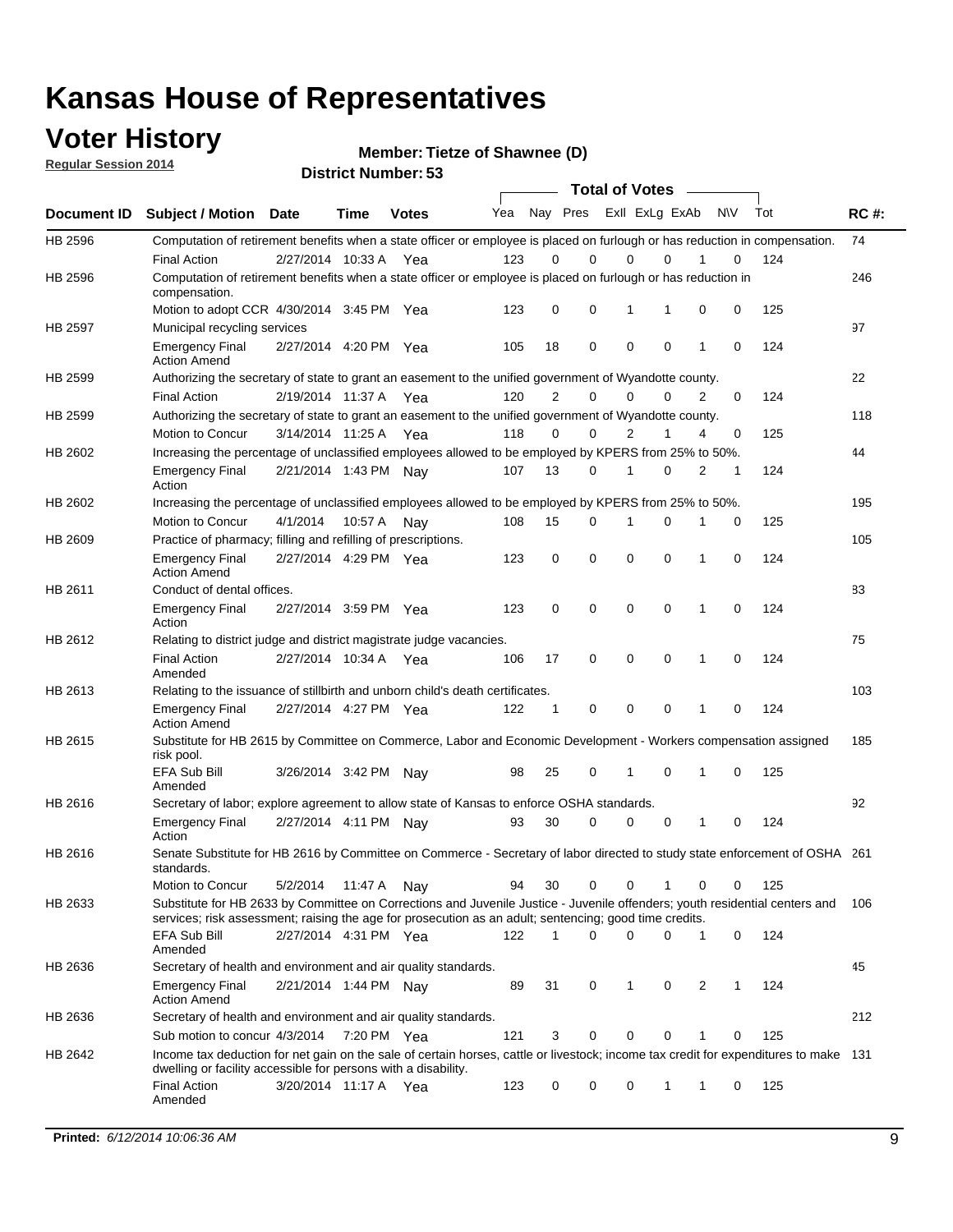# **Voter History Member: Regular Session 2014**

| Regular Session 2014 |                                                                                                                                                                                                                                                                                                                                                                                                                               | <b>District Number: 53</b><br><b>Total of Votes</b> |      |               |     |          |             |  |              |                     |     |             |     |             |
|----------------------|-------------------------------------------------------------------------------------------------------------------------------------------------------------------------------------------------------------------------------------------------------------------------------------------------------------------------------------------------------------------------------------------------------------------------------|-----------------------------------------------------|------|---------------|-----|----------|-------------|--|--------------|---------------------|-----|-------------|-----|-------------|
|                      |                                                                                                                                                                                                                                                                                                                                                                                                                               |                                                     |      |               |     |          |             |  |              |                     |     |             |     |             |
| Document ID          | <b>Subject / Motion</b>                                                                                                                                                                                                                                                                                                                                                                                                       | <b>Date</b>                                         | Time | <b>Votes</b>  | Yea |          | Nay Pres    |  |              | ExII ExLg ExAb      | N\V |             | Tot | <b>RC#:</b> |
| HB 2643              | Property tax; classification of commercial and industrial machinery and equipment as personal property; reclassification of<br>property upon termination of IRB tax exemption; use of independent appraisers to appraiser certain                                                                                                                                                                                             |                                                     |      |               |     |          |             |  |              |                     |     |             |     | 164         |
|                      | <b>Final Action</b><br>Amended                                                                                                                                                                                                                                                                                                                                                                                                | 3/26/2014 10:56 A Yea                               |      |               | 123 | $\Omega$ | $\Omega$    |  |              | 0<br>1              |     | 0           | 125 |             |
| HB 2643              | Property tax; classification of commercial and industrial machinery and equipment as personal property; reclassification of<br>property upon termination of IRB tax exemption; use of independent appraisers to appraiser certain complex property; motor<br>vehicles, members of military; mortgage registration tax phase out and replacement with fees; county clerk technology fund;<br>county treasurer technology fund. |                                                     |      |               |     |          |             |  |              |                     |     |             |     | 274         |
|                      | Motion to Concur                                                                                                                                                                                                                                                                                                                                                                                                              | 5/2/2014                                            |      | 5:12 PM Nay   | 16  | 108      | 0           |  | 0            | 0                   |     | 0           | 125 |             |
| HB 2643              | Property tax; classification of commercial and industrial machinery and equipment as personal property; reclassification of<br>property upon termination of IRB tax exemption; use of independent appraisers to appraiser certain complex property; motor<br>vehicles, members of military; mortgage registration tax phase out and replacement with fees; county clerk technology fund;<br>county treasurer technology fund. |                                                     |      |               |     |          |             |  |              |                     |     |             |     | 286         |
|                      | Motion to adopt CCR 5/3/2014                                                                                                                                                                                                                                                                                                                                                                                                  |                                                     |      | 1:53 AM Nay   | 70  | 53       | 0           |  | 0            | 0<br>1              |     | 1           | 125 |             |
| HB 2648              | Property tax exemption for levees.                                                                                                                                                                                                                                                                                                                                                                                            |                                                     |      |               |     |          |             |  |              |                     |     |             |     | 100         |
| HB 2651              | <b>Emergency Final</b><br><b>Action Amend</b>                                                                                                                                                                                                                                                                                                                                                                                 | 2/27/2014 4:23 PM Yea                               |      |               | 100 | 23       | $\mathbf 0$ |  | $\mathbf 0$  | 0<br>1              |     | $\mathbf 0$ | 124 | 76          |
|                      | County law library.<br><b>Final Action</b><br>Amended                                                                                                                                                                                                                                                                                                                                                                         | 2/27/2014 10:38 A                                   |      | Nav           | 82  | 41       | 0           |  | 0            | 0<br>1              |     | 0           | 124 |             |
| HB 2655              | Allowing veterans with PTSD to seek mental health treatment upon certain convictions.                                                                                                                                                                                                                                                                                                                                         |                                                     |      |               |     |          |             |  |              |                     |     |             |     | 77          |
|                      | <b>Final Action</b><br>Amended                                                                                                                                                                                                                                                                                                                                                                                                | 2/27/2014 10:40 A Yea                               |      |               | 123 | 0        | $\mathbf 0$ |  | $\mathbf 0$  | 0<br>1              |     | $\mathbf 0$ | 124 |             |
| HB 2655              | Senate Substitute for HB 2655 by Committee on Judiciary - Allowing veterans with PTSD to seek mental health treatment<br>upon certain convictions; also amending the crimes of interference with law enforcement and giving a false alarm.                                                                                                                                                                                    |                                                     |      |               |     |          |             |  |              |                     |     |             |     | 224         |
|                      | Motion to Concur                                                                                                                                                                                                                                                                                                                                                                                                              | 4/4/2014                                            |      | 5:42 PM Yea   | 122 | $\Omega$ | $\Omega$    |  | 0            | 1<br>2              |     | 0           | 125 |             |
| HB 2656              | Authorizing the state of Kansas to pay the death gratuity benefit to the designated survivor of a Kansas service member during 48<br>a federal government shutdown and providing for reimbursement to the state                                                                                                                                                                                                               |                                                     |      |               |     |          |             |  |              |                     |     |             |     |             |
|                      | <b>Final Action</b>                                                                                                                                                                                                                                                                                                                                                                                                           | 2/26/2014 11:27 A Yea                               |      |               | 123 | 0        | 0           |  | 0            | 0<br>1              |     | 0           | 124 |             |
| HB 2661              | Substitute for HB 2661 by Committee on Energy and Environment - Siting of electric transmission lines; notice and hearing<br>requirements.                                                                                                                                                                                                                                                                                    |                                                     |      |               |     |          |             |  |              |                     |     |             |     | 181         |
|                      | <b>EFA Sub Bill</b>                                                                                                                                                                                                                                                                                                                                                                                                           | 3/26/2014 3:37 PM Yea                               |      |               | 119 | 4        | 0           |  | 1            | 0<br>1              |     | 0           | 125 |             |
| HB 2662              | Expungment of driving under the influence convictions.                                                                                                                                                                                                                                                                                                                                                                        |                                                     |      |               |     |          |             |  |              |                     |     |             |     | 116         |
|                      | <b>Final Action</b><br>Amended                                                                                                                                                                                                                                                                                                                                                                                                | 3/14/2014 11:22 A Yea                               |      |               | 87  | 31       | 0           |  | 2            | 1<br>$\overline{4}$ |     | $\mathbf 0$ | 125 |             |
| HB 2668              | Health insurance for qualified professional associations.                                                                                                                                                                                                                                                                                                                                                                     |                                                     |      |               |     |          |             |  |              |                     |     |             |     | 34          |
|                      | <b>Final Action</b><br>Amended                                                                                                                                                                                                                                                                                                                                                                                                | 2/21/2014 11:21 A                                   |      | Nav           | 114 | 7        | 0           |  | 1            | 0<br>2              |     | 0           | 124 |             |
| HB 2668              | Predetermination of health insurance benefits                                                                                                                                                                                                                                                                                                                                                                                 |                                                     |      |               |     |          |             |  |              |                     |     |             |     | 262         |
|                      | Motion to Concur                                                                                                                                                                                                                                                                                                                                                                                                              | 5/2/2014                                            |      | 12:05 P Yea   | 97  | 27       | 0           |  | 0            | 1<br>0              |     | 0           | 125 |             |
| HB 2669              | State civil service board; transferred from the department of administration to the office of administrative hearings.                                                                                                                                                                                                                                                                                                        |                                                     |      |               |     |          |             |  |              |                     |     |             |     | 87          |
|                      | <b>Emergency Final</b><br>Action                                                                                                                                                                                                                                                                                                                                                                                              | 2/27/2014 4:05 PM Yea                               |      |               | 110 | 13       | 0           |  | 0            | 0<br>1              |     | 0           | 124 |             |
| HB 2673              | Kansas healing arts act; physician assistant licensure act.                                                                                                                                                                                                                                                                                                                                                                   |                                                     |      |               |     |          |             |  |              |                     |     |             |     | 91          |
|                      | <b>Emergency Final</b><br><b>Action Amend</b>                                                                                                                                                                                                                                                                                                                                                                                 | 2/27/2014 4:10 PM Yea                               |      |               | 105 | 18       | 0           |  | 0            | 0<br>1              |     | 0           | 124 |             |
| HB 2673              | Board of healing arts functions and duties, physician assistants licensure act and podiatry act.                                                                                                                                                                                                                                                                                                                              |                                                     |      |               |     |          |             |  |              |                     |     |             |     | 270         |
|                      | Motion to adopt CCR 5/2/2014                                                                                                                                                                                                                                                                                                                                                                                                  |                                                     |      | $3:39$ PM Yea | 111 | 11       | 0           |  | 0            | 1<br>1              |     | 1           | 125 |             |
| HB 2675              | Relating to procurement negotiating committees; certified businesses.                                                                                                                                                                                                                                                                                                                                                         |                                                     |      |               |     |          |             |  |              |                     |     |             |     | 165         |
|                      | <b>Final Action</b><br>Amended                                                                                                                                                                                                                                                                                                                                                                                                | 3/26/2014 10:57 A Yea                               |      |               | 123 | 0        | 0           |  | $\mathbf{1}$ | 0<br>1              |     | 0           | 125 |             |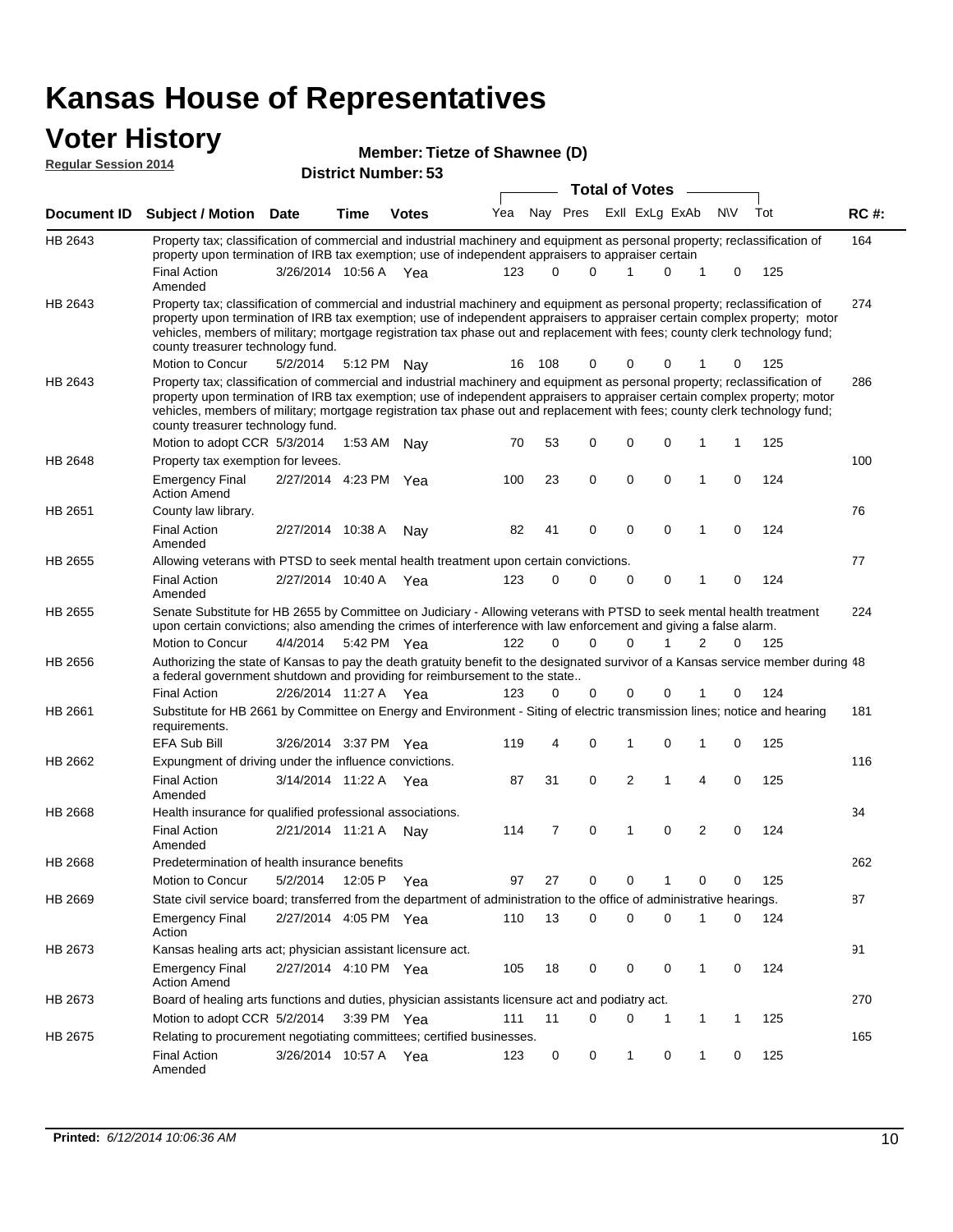#### **Voter History Regular Session 2014**

**Member: Tietze of Shawnee (D)** 

| noguiai ocoolori zu in |                                                                                                                                                                                                                                                                                               |                       |             | <b>District Number: 53</b> |     |              |             |                       |                   |           |     |             |
|------------------------|-----------------------------------------------------------------------------------------------------------------------------------------------------------------------------------------------------------------------------------------------------------------------------------------------|-----------------------|-------------|----------------------------|-----|--------------|-------------|-----------------------|-------------------|-----------|-----|-------------|
|                        |                                                                                                                                                                                                                                                                                               |                       |             |                            |     |              |             | <b>Total of Votes</b> |                   |           |     |             |
| Document ID            | <b>Subject / Motion Date</b>                                                                                                                                                                                                                                                                  |                       | <b>Time</b> | <b>Votes</b>               | Yea |              | Nay Pres    |                       | ExII ExLg ExAb    | <b>NV</b> | Tot | <b>RC#:</b> |
| HB 2681                | Substitute for HB2681 by Committee on Veterans, Military, and Homeland Security--Abolishing the Kansas commission on<br>veterans affairs; creating the Kansas commission on veterans affairs office within the executive branch of government.<br>Final Action Sub Bill 3/20/2014 11:18 A Yea |                       |             |                            | 123 | 0            | $\Omega$    | $\Omega$              | 1                 | 1<br>0    | 125 | 132         |
| HB 2681                | Substitute for HB2681 by Committee on Veterans, Military, and Homeland Security - Abolishing the Kansas commission on                                                                                                                                                                         |                       |             |                            |     |              |             |                       |                   |           |     | 219         |
|                        | veterans affairs; creating the Kansas commission on veterans affairs office within the executive branch of government.                                                                                                                                                                        |                       |             |                            |     |              |             |                       |                   |           |     |             |
|                        | Motion to Concur                                                                                                                                                                                                                                                                              | 4/4/2014              |             | 11:41 A Yea                | 122 | $\Omega$     | 0           | 1                     | 1<br>1            | 0         | 125 |             |
| HB 2684                | Allocating moneys from driver's license fees to the judicial branch nonjudicial salary adjustment fund.                                                                                                                                                                                       |                       |             |                            |     |              |             |                       |                   |           |     | 78          |
|                        | <b>Final Action</b>                                                                                                                                                                                                                                                                           | 2/27/2014 10:41 A     |             | Yea                        | 93  | 30           | $\Omega$    | $\Omega$              | 0<br>1            | 0         | 124 |             |
| HB 2687                | Unclaimed property act and hearings.                                                                                                                                                                                                                                                          |                       |             |                            |     |              |             |                       |                   |           |     | 59          |
|                        | <b>Final Action</b>                                                                                                                                                                                                                                                                           | 2/26/2014 11:44 A     |             | Nav                        | 119 | 4            | $\mathbf 0$ | 0                     | 0<br>$\mathbf{1}$ | 0         | 124 |             |
| HB 2687                | Unclaimed property act and hearings.                                                                                                                                                                                                                                                          |                       |             |                            |     |              |             |                       |                   |           |     | 251         |
|                        | Motion to Concur                                                                                                                                                                                                                                                                              | 5/1/2014              |             | 1:56 PM Yea                | 125 | $\mathbf 0$  | $\mathbf 0$ | 0                     | 0<br>0            | 0         | 125 |             |
| HB 2689                | Amending which convictions are counted for driving while license canceled, suspended or revoked.                                                                                                                                                                                              |                       |             |                            |     |              |             |                       |                   |           |     | 231         |
|                        | <b>Final Action</b><br>Amended                                                                                                                                                                                                                                                                | 4/5/2014              | 10:23 A     | Yea                        | 121 | 0            | 0           | $\Omega$              | 0                 | 0<br>4    | 125 |             |
| HB 2693                | Providing for testing by community colleges for commercial driver's licenses and allowing temporary commercial driver's<br>license holders the ability to drive class A commercial vehicles.                                                                                                  |                       |             |                            |     |              |             |                       |                   |           |     | 104         |
|                        | <b>Emergency Final</b><br><b>Action Amend</b>                                                                                                                                                                                                                                                 | 2/27/2014 4:28 PM Yea |             |                            | 123 | 0            | $\mathbf 0$ | $\Omega$              | $\mathbf 0$<br>1  | 0         | 124 |             |
| HB 2693                | Senate Substitute for HB 2693 by Committee on Transportation - Providing for testing by community colleges for commercial<br>driver's licenses; entities serving as driver's licenses examiners.                                                                                              |                       |             |                            |     |              |             |                       |                   |           |     | 255         |
|                        | Motion to adopt CCR 5/1/2014                                                                                                                                                                                                                                                                  |                       |             | 4:42 PM Yea                | 125 | 0            | 0           | 0                     | 0<br>$\Omega$     | 0         | 125 |             |
| HB 2715                | Farm machinery and equipment annual highway permits, commercial drivers' license.<br><b>Emergency Final</b>                                                                                                                                                                                   | 2/27/2014 4:21 PM Yea |             |                            | 123 | 0            | 0           | 0                     | 0<br>1            | 0         | 124 | 98          |
|                        | <b>Action Amend</b>                                                                                                                                                                                                                                                                           |                       |             |                            |     |              |             |                       |                   |           |     |             |
| HB 2717                | Registration of operators of assisted living, residential health care, home plus or adult day care facilities.                                                                                                                                                                                |                       |             |                            | 114 | 9            | $\Omega$    |                       | $\Omega$          |           |     | 175         |
|                        | <b>Emergency Final</b><br><b>Action Amend</b>                                                                                                                                                                                                                                                 | 3/26/2014 3:29 PM Yea |             |                            |     |              |             |                       |                   | 0         | 125 |             |
| HB 2721                | Substitute for Substitute for HB 2721 by Committee on Commerce, Labor and Economic Development †Enacting the<br>business entity standard treatment act.                                                                                                                                       |                       |             |                            |     |              |             |                       |                   |           |     | 117         |
|                        | Final Action Sub Bill 3/14/2014 11:23 A Yea                                                                                                                                                                                                                                                   |                       |             |                            | 118 | 0            | 0           | 2                     |                   | 0         | 125 |             |
| HB 2721                | Substitute for Substitute for HB 2721 by Committee on Commerce, Labor and Economic Development - Enacting the business 273<br>entity standard treatment act.                                                                                                                                  |                       |             |                            |     |              |             |                       |                   |           |     |             |
|                        | Motion to Concur                                                                                                                                                                                                                                                                              | 5/2/2014              |             | 3:59 PM Yea                | 122 | 0            | 0           | $\mathbf 0$           | 1                 | 1         | 125 |             |
| HB 2724                | Uniform commercial driver's license act; definition of tank vehicle.                                                                                                                                                                                                                          |                       |             |                            |     |              |             |                       |                   |           |     | 99          |
|                        | <b>Emergency Final</b>                                                                                                                                                                                                                                                                        | 2/27/2014 4:22 PM Yea |             |                            | 122 | $\mathbf{1}$ | 0           | $\mathbf 0$           | $\mathbf 0$<br>1  | 0         | 124 |             |
| HB 2727                | Action<br>Expiration of license plates and placards for individuals with disability.                                                                                                                                                                                                          |                       |             |                            |     |              |             |                       |                   |           |     | 88          |
|                        | <b>Emergency Final</b><br>Action                                                                                                                                                                                                                                                              | 2/27/2014 4:06 PM Yea |             |                            | 123 | 0            | 0           | 0                     | 0<br>-1           | 0         | 124 |             |
| HB 2728                | Permits for the operation of salvage vehicles no longer required to be prepared in triplicate.                                                                                                                                                                                                |                       |             |                            |     |              |             |                       |                   |           |     | 89          |
|                        | <b>Emergency Final</b><br>Action                                                                                                                                                                                                                                                              | 2/27/2014 4:07 PM Yea |             |                            | 122 | 1            | 0           | $\mathbf 0$           | 0<br>1            | 0         | 124 |             |
| HB 2728                | Permits for the operation of salvage vehicles no longer required to be prepared in triplicate.                                                                                                                                                                                                |                       |             |                            |     |              |             |                       |                   |           |     | 192         |
|                        | Motion to Concur                                                                                                                                                                                                                                                                              | 3/31/2014 11:43 A Yea |             |                            | 122 | 0            | 0           | 1                     | 0                 | 2<br>0    | 125 |             |
| HB 2732                | Sales tax authority for Rooks county for constructing or remodeling a jail facility.                                                                                                                                                                                                          |                       |             |                            |     |              |             |                       |                   |           |     | 232         |
|                        | <b>Final Action</b>                                                                                                                                                                                                                                                                           | 4/5/2014              |             | 10:24 A Yea                | 121 | 0            | 0           | 0                     | 0                 | 0<br>4    | 125 |             |
| HB 2744                | Insurance; coverage for autism spectrum disorder.                                                                                                                                                                                                                                             |                       |             |                            |     |              |             |                       |                   |           |     | 137         |
|                        | <b>Final Action</b><br>Amended                                                                                                                                                                                                                                                                | 3/21/2014 10:14 A Yea |             |                            | 114 | 3            | 0           | 0                     | $\mathbf{1}$<br>6 | 1         | 125 |             |
| HB 2745                | Tax lien on property voluntarily transferred.                                                                                                                                                                                                                                                 |                       |             |                            |     |              |             |                       |                   |           |     | 166         |
|                        |                                                                                                                                                                                                                                                                                               |                       |             |                            |     |              |             |                       |                   |           |     |             |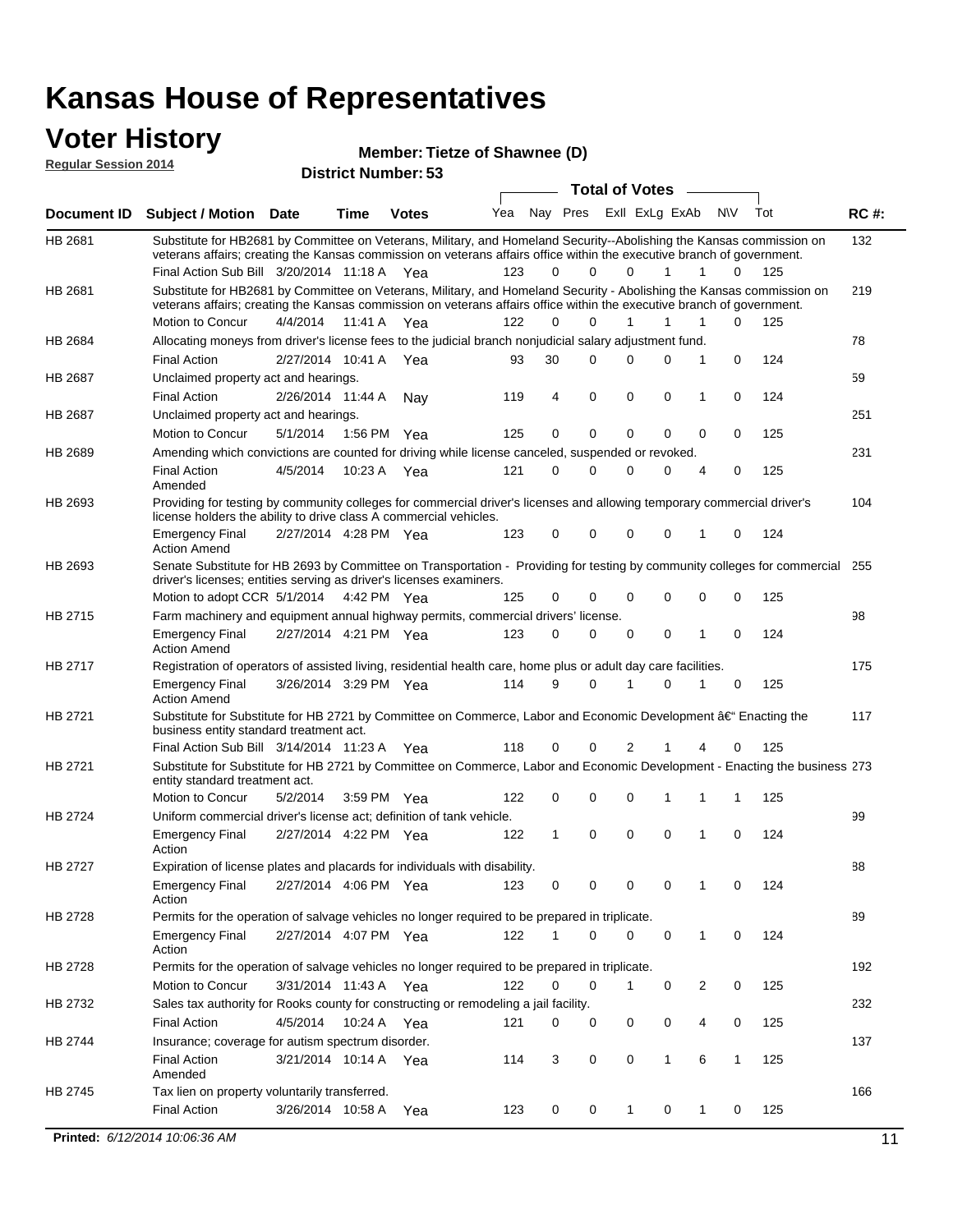### **Voter History**

**Regular Session 2014**

#### **Member: Tietze of Shawnee (D)**

| <b>Document ID</b><br>HB 2755<br>HB 2767 | <b>Subject / Motion Date</b><br>Repealing the sunset on the Kansas taxpayer transparency act.<br><b>Final Action</b><br>State child death review board.<br><b>Final Action</b><br>Amended<br>Urging the Kansas bureau of investigation to establish a blue alert system for the state of Kansas.<br><b>Emergency Final</b><br><b>Action Amend</b><br>Urging Congress to provide for the prompt payment of disability compensation to U.S. Veterans. | 3/24/2014 10:13 A<br>3/26/2014 10:59 A<br>2/27/2014 4:15 PM Yea | Time        | <b>Votes</b><br>Yea<br>Yea | Yea<br>122 | Nay Pres<br>0 | 0        | 0        | Exll ExLg ExAb<br>0 | 3              | N\V      | Tot | <b>RC#:</b><br>140 |
|------------------------------------------|-----------------------------------------------------------------------------------------------------------------------------------------------------------------------------------------------------------------------------------------------------------------------------------------------------------------------------------------------------------------------------------------------------------------------------------------------------|-----------------------------------------------------------------|-------------|----------------------------|------------|---------------|----------|----------|---------------------|----------------|----------|-----|--------------------|
|                                          |                                                                                                                                                                                                                                                                                                                                                                                                                                                     |                                                                 |             |                            |            |               |          |          |                     |                |          |     |                    |
|                                          |                                                                                                                                                                                                                                                                                                                                                                                                                                                     |                                                                 |             |                            |            |               |          |          |                     |                |          |     |                    |
|                                          |                                                                                                                                                                                                                                                                                                                                                                                                                                                     |                                                                 |             |                            |            |               |          |          |                     |                | 0        | 125 |                    |
|                                          |                                                                                                                                                                                                                                                                                                                                                                                                                                                     |                                                                 |             |                            |            |               |          |          |                     |                |          |     | 167                |
|                                          |                                                                                                                                                                                                                                                                                                                                                                                                                                                     |                                                                 |             |                            | 123        | 0             | 0        | 1        | $\mathbf 0$         | 1              | 0        | 125 |                    |
| <b>HCR 5029</b>                          |                                                                                                                                                                                                                                                                                                                                                                                                                                                     |                                                                 |             |                            |            |               |          |          |                     |                |          |     | 95                 |
|                                          |                                                                                                                                                                                                                                                                                                                                                                                                                                                     |                                                                 |             |                            | 121        | 2             | 0        | 0        | 0                   | 1              | 0        | 124 |                    |
| <b>HCR 5031</b>                          |                                                                                                                                                                                                                                                                                                                                                                                                                                                     |                                                                 |             |                            |            |               |          |          |                     |                |          |     | 125                |
|                                          | <b>Final Action</b>                                                                                                                                                                                                                                                                                                                                                                                                                                 | 3/19/2014 11:21 A Yea                                           |             |                            | 122        | $\Omega$      | 0        | 0        | 1                   | 2              | 0        | 125 |                    |
| HR 6049                                  | Resolution encouraging the creation of a Kansas plan for comprehensive treatment of chronic obstruction pulmonary<br>disease.                                                                                                                                                                                                                                                                                                                       |                                                                 |             |                            |            |               |          |          |                     |                |          |     | 109                |
|                                          | <b>Emergency Final</b><br><b>Action Amend</b>                                                                                                                                                                                                                                                                                                                                                                                                       | 3/6/2014                                                        | 11:24 A     | Yea                        | 120        | 0             | 0        | 2        | 1                   | $\overline{2}$ | 0        | 125 |                    |
| HR 6063                                  | Urging the President to extend the qualifications for the Women's Army Corps Service Medal.                                                                                                                                                                                                                                                                                                                                                         |                                                                 |             |                            |            |               |          |          |                     |                |          |     | 143                |
|                                          | <b>Final Action</b>                                                                                                                                                                                                                                                                                                                                                                                                                                 | 3/25/2014 10:11 A Yea                                           |             |                            | 123        | $\Omega$      | $\Omega$ | 1        | $\Omega$            | 1              | 0        | 125 |                    |
| SB 40                                    | House Substitute for SB 40 by Committee on Corrections and Juvenile Justice †Secretary of corrections; including juvenile<br>offenders in the prison made goods act; authorizing use of correctional industries funds for payment of                                                                                                                                                                                                                |                                                                 |             |                            |            |               |          |          |                     |                |          |     | 123                |
|                                          | Final Action Sub Bill 3/17/2014 11:23 A Yea                                                                                                                                                                                                                                                                                                                                                                                                         |                                                                 |             |                            | 123        | 0             | 0        | $\Omega$ | $\Omega$            | 2              | 0        | 125 |                    |
| SB 54                                    | Medical assistance recovery program; rules and regulations.                                                                                                                                                                                                                                                                                                                                                                                         |                                                                 |             |                            |            |               |          |          |                     |                |          |     | 174                |
|                                          | <b>Emergency Final</b><br><b>Action Amend</b>                                                                                                                                                                                                                                                                                                                                                                                                       | 3/26/2014 3:28 PM Nay                                           |             |                            | 95         | 28            | 0        | 1        | $\mathbf 0$         | 1              | 0        | 125 |                    |
| <b>SB 54</b>                             | Amendments to statutes regulating abortions.                                                                                                                                                                                                                                                                                                                                                                                                        |                                                                 |             |                            |            |               |          |          |                     |                |          |     | 214                |
|                                          | Motion to Adopt CCR 4/4/2014                                                                                                                                                                                                                                                                                                                                                                                                                        |                                                                 | 9:59 AM Yea |                            | 112        | 11            | 0        | 1        | $\mathbf 0$         | 1              | 0        | 125 |                    |
| SB 63                                    | State use law; purchases by municipalities; committee sunset date and chairperson selection.                                                                                                                                                                                                                                                                                                                                                        |                                                                 |             |                            |            |               |          |          |                     |                |          |     | 280                |
|                                          | Motion to adopt CCR 5/2/2014                                                                                                                                                                                                                                                                                                                                                                                                                        |                                                                 | 8:52 PM Yea |                            | 124        | 0             | 0        | 0        | $\mathbf 0$         | 1              | 0        | 125 |                    |
| <b>SB 99</b>                             | Lobbyists defined.                                                                                                                                                                                                                                                                                                                                                                                                                                  |                                                                 |             |                            |            |               |          |          |                     |                |          |     | 184                |
|                                          | <b>Emergency Final</b><br>Action                                                                                                                                                                                                                                                                                                                                                                                                                    | 3/26/2014 3:41 PM                                               |             | Nav                        | 117        | 6             | 0        | 1        | $\mathbf 0$         | 1              | 0        | 125 |                    |
| SB 147                                   | House Substitute for SB 147 by Committee on Agriculture and Natural Resources †Amending the powers and duties of the 133<br>Kansas department of agriculture division of conservation and the state conservation commission.                                                                                                                                                                                                                        |                                                                 |             |                            |            |               |          |          |                     |                |          |     |                    |
|                                          | Final Action Sub Bill 3/20/2014 11:19 A Yea<br>Amended                                                                                                                                                                                                                                                                                                                                                                                              |                                                                 |             |                            | 123        | 0             | 0        | 0        | 1                   | 1              | 0        | 125 |                    |
| <b>SB 218</b>                            | House Substitute for SB 218 by Committee on Appropriations-Education; relating to the financing and instruction thereof;                                                                                                                                                                                                                                                                                                                            |                                                                 |             |                            |            |               |          |          |                     |                |          |     | 226                |
|                                          | making and concerning appropriations for the fiscal years ending June 30, 2014, and June 30, 2015, for certain agencies.<br>Final Action Sub Bill 4/4/2014                                                                                                                                                                                                                                                                                          |                                                                 | 6:17 PM Yea |                            | 91         | 31            | $\Omega$ | 0        | 1                   | $\overline{2}$ | $\Omega$ | 125 |                    |
|                                          | Amended                                                                                                                                                                                                                                                                                                                                                                                                                                             |                                                                 |             |                            |            |               |          |          |                     |                |          |     |                    |
| <b>SB 218</b>                            | House Substitute for SB 218 by Committee on Appropriations-Education; relating to the financing and instruction thereof;                                                                                                                                                                                                                                                                                                                            |                                                                 |             |                            |            |               |          |          |                     |                |          |     | 237                |
|                                          | making and concerning appropriations for the fiscal years ending June 30, 2014, and June 30, 2015, for certain agencies.                                                                                                                                                                                                                                                                                                                            |                                                                 |             |                            |            |               |          |          |                     |                |          |     |                    |
|                                          | Sub Motion to Adopt 4/6/2014 12:51 A Nay                                                                                                                                                                                                                                                                                                                                                                                                            |                                                                 |             |                            | 55         | 67            | 0        | 0        | 0                   | 3              | 0        | 125 |                    |
| SB 231                                   | <b>CCR</b><br>House Substitute for SB 231 †Concerning valuation and appeals; renaming the state court of tax appeals; timing of<br>decisions.                                                                                                                                                                                                                                                                                                       |                                                                 |             |                            |            |               |          |          |                     |                |          |     | 134                |
|                                          | Final Action Sub Bill 3/20/2014 11:21 A Yea<br>Amended                                                                                                                                                                                                                                                                                                                                                                                              |                                                                 |             |                            | 123        | 0             | 0        | 0        | $\mathbf{1}$        | 1              | 0        | 125 |                    |
| SB 231                                   | House Substitute for SB 231 - Concerning valuation and appeals; renaming the state court of tax appeals; timing of<br>decisions                                                                                                                                                                                                                                                                                                                     |                                                                 |             |                            |            |               |          |          |                     |                |          |     | 281                |
|                                          | Motion to Adopt CCR 5/2/2014 8:56 PM Yea                                                                                                                                                                                                                                                                                                                                                                                                            |                                                                 |             |                            | 124        | 0             | 0        | 0        | $\mathbf 0$         | 1              | 0        | 125 |                    |
| SB 245                                   | House Substitute for SB 245 by Committee on Appropriations - Appropriations for FY 2014, FY 2015, and FY 2016 for the<br>department of corrections; capital improvement projects.                                                                                                                                                                                                                                                                   |                                                                 |             |                            |            |               |          |          |                     |                |          |     | 13                 |
|                                          | Final Action Sub Bill 2/13/2014 11:34 A Nay<br>Amended                                                                                                                                                                                                                                                                                                                                                                                              |                                                                 |             |                            | 79         | 41            | 0        | 3        | 0                   | 1              | 0        | 124 |                    |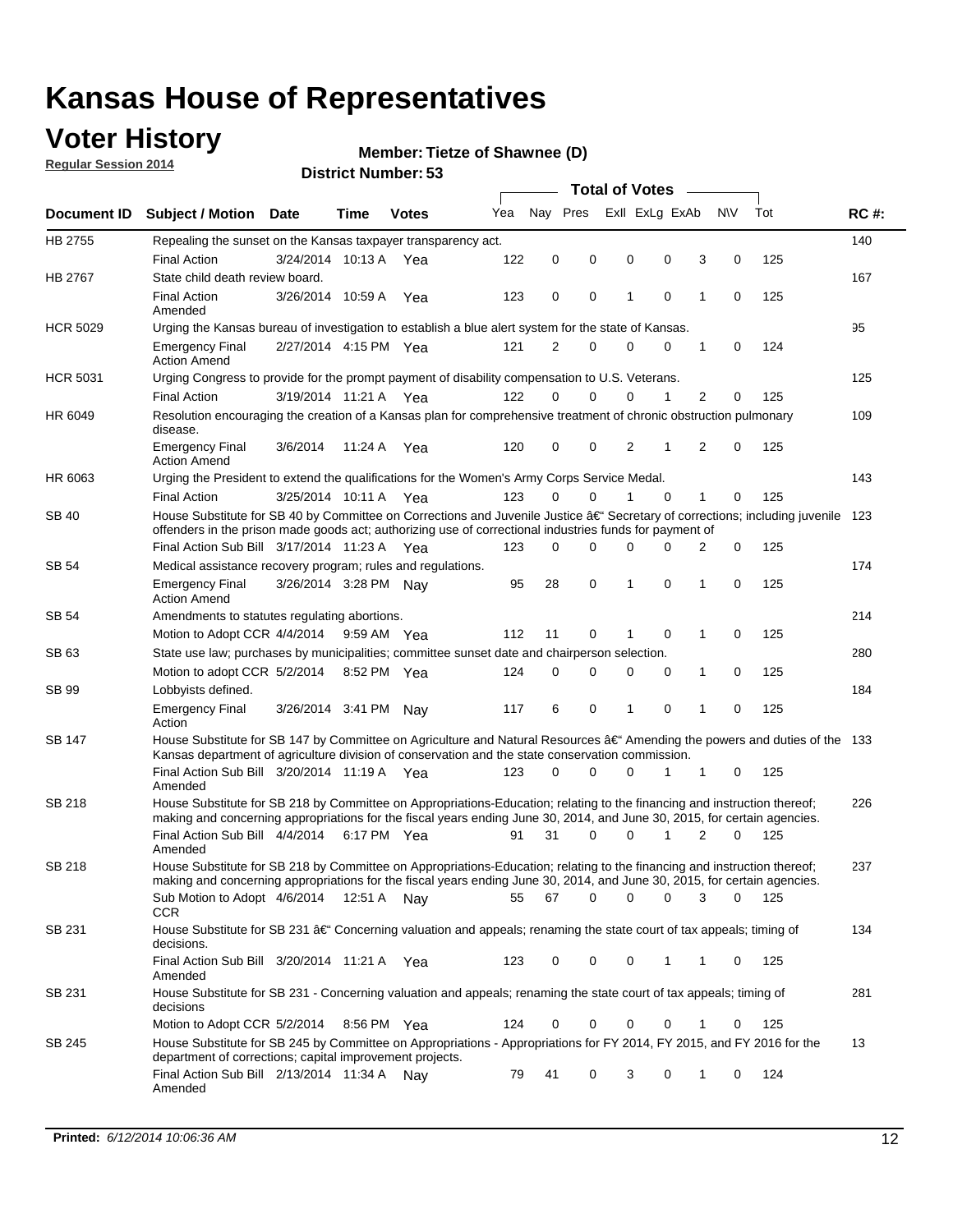### **Voter History**

#### **Member: Tietze of Shawnee (D)**

**Regular Session 2014**

|               |                                                                                                                                                                                                                                                                                                                                                                                                                                                                                                                                                                                                                                                                                                                                                                                                               |                       |      | DISTILICI MUITIDEL. 33 |     |             |             | <b>Total of Votes</b> |                |                |             |     |             |
|---------------|---------------------------------------------------------------------------------------------------------------------------------------------------------------------------------------------------------------------------------------------------------------------------------------------------------------------------------------------------------------------------------------------------------------------------------------------------------------------------------------------------------------------------------------------------------------------------------------------------------------------------------------------------------------------------------------------------------------------------------------------------------------------------------------------------------------|-----------------------|------|------------------------|-----|-------------|-------------|-----------------------|----------------|----------------|-------------|-----|-------------|
|               | Document ID Subject / Motion                                                                                                                                                                                                                                                                                                                                                                                                                                                                                                                                                                                                                                                                                                                                                                                  | <b>Date</b>           | Time | <b>Votes</b>           | Yea | Nay Pres    |             |                       | Exll ExLg ExAb |                | <b>NV</b>   | Tot | <b>RC#:</b> |
| <b>SB 245</b> | House Substitute for SB 245 by Committee on Appropriations - Education funding; relating to mineral production; creating the<br>mineral production education fund, crediting 20% of remainder from oil and gas tax into such fund, moneys expended on<br>education; abolishing the oil and gas valuation depletion trust fund; allowing the counties to retain funds already in such<br>county's oil and gas valuation depletion trust fund; concerning school financing sources; proceeds from the tax levied by a<br>school district under authority of K.S.A. 2013 Supp. 72-6431, remitted to the state treasury to the credit of the state school<br>district finance fund not to the district's general fund; making and concerning appropriations for fiscal year 2017.<br>Motion to adopt CCR 5/1/2014 |                       |      | 5:06 PM Nay            | 88  | 37          | $\Omega$    | 0                     | $\Omega$       | 0              | 0           | 125 | 258         |
| <b>SB 248</b> | Victim notification prior to release of certain inmates.                                                                                                                                                                                                                                                                                                                                                                                                                                                                                                                                                                                                                                                                                                                                                      |                       |      |                        |     |             |             |                       |                |                |             |     | 119         |
|               | <b>Final Action</b>                                                                                                                                                                                                                                                                                                                                                                                                                                                                                                                                                                                                                                                                                                                                                                                           | 3/17/2014 11:18 A Yea |      |                        | 122 | 0           | 0           | 0                     | 0              | 2              | 1           | 125 |             |
| SB 254        | Medical assistance recovery program; rules and regulations.                                                                                                                                                                                                                                                                                                                                                                                                                                                                                                                                                                                                                                                                                                                                                   |                       |      |                        |     |             |             |                       |                |                |             |     | 179         |
|               | <b>Emergency Final</b><br>Action                                                                                                                                                                                                                                                                                                                                                                                                                                                                                                                                                                                                                                                                                                                                                                              | 3/26/2014 3:34 PM Yea |      |                        | 123 | $\mathbf 0$ | 0           | 1                     | $\mathbf 0$    | $\mathbf{1}$   | $\mathbf 0$ | 125 |             |
| SB 256        | Attorney general; costs in criminal appeals.                                                                                                                                                                                                                                                                                                                                                                                                                                                                                                                                                                                                                                                                                                                                                                  |                       |      |                        |     |             |             |                       |                |                |             |     | 147         |
|               | <b>Final Action</b><br>Amended                                                                                                                                                                                                                                                                                                                                                                                                                                                                                                                                                                                                                                                                                                                                                                                | 3/25/2014 10:16 A     |      | Yea                    | 119 | 4           | 0           | 1                     | 0              | 1              | 0           | 125 |             |
| SB 256        | Amending the crime of mistreatment of a dependent adult; creating the crime of mistreatment of an elder person; amending<br>the crime of unlawful sexual relations; amending provisions relating to appearance bonds and surety regulation; amending<br>violations of the Kansas racketeer influenced and corrupt organization act; also concerning the attorney general, costs in<br>criminal appeals.                                                                                                                                                                                                                                                                                                                                                                                                       |                       |      |                        |     |             |             |                       |                |                |             |     | 236         |
|               | Motion to Adopt CCR 4/5/2014                                                                                                                                                                                                                                                                                                                                                                                                                                                                                                                                                                                                                                                                                                                                                                                  |                       |      | 6:52 PM Yea            | 118 | 4           | 0           | 0                     | $\mathbf 0$    | 3              | 0           | 125 |             |
| SB 258        | Amending the juvenile statute of limitations to match adult time limitations for sex crimes.<br><b>Final Action</b><br>Amended                                                                                                                                                                                                                                                                                                                                                                                                                                                                                                                                                                                                                                                                                | 3/20/2014 11:21 A Yea |      |                        | 123 | 0           | 0           | 0                     | 1              | 1              | 0           | 125 | 135         |
| SB 258        | Relating to issuance of certificates of birth resulting in stillbirth.                                                                                                                                                                                                                                                                                                                                                                                                                                                                                                                                                                                                                                                                                                                                        |                       |      |                        |     |             |             |                       |                |                |             |     | 259         |
|               | Motion to Adopt CCR 5/1/2014 5:12 PM Yea                                                                                                                                                                                                                                                                                                                                                                                                                                                                                                                                                                                                                                                                                                                                                                      |                       |      |                        | 121 | 4           | 0           | 0                     | $\mathbf 0$    | 0              | 0           | 125 |             |
| SB 263        | Establishing the military funeral honors fund under the adjutant general's office.                                                                                                                                                                                                                                                                                                                                                                                                                                                                                                                                                                                                                                                                                                                            |                       |      |                        |     |             |             |                       |                |                |             |     | 148         |
|               | <b>Final Action</b><br>Amended                                                                                                                                                                                                                                                                                                                                                                                                                                                                                                                                                                                                                                                                                                                                                                                | 3/25/2014 10:17 A Yea |      |                        | 123 | 0           | 0           | 1                     | $\mathbf 0$    | 1              | 0           | 125 |             |
| SB 263        | Veterans and military matters; military honors fund; death gratuity; disabled veterans preference, state jobs and contracts;<br>schools on military reservations, funding.                                                                                                                                                                                                                                                                                                                                                                                                                                                                                                                                                                                                                                    |                       |      |                        |     |             |             |                       |                |                |             |     | 256         |
|               | Motion to adopt CCR 5/1/2014 4:47 PM Yea                                                                                                                                                                                                                                                                                                                                                                                                                                                                                                                                                                                                                                                                                                                                                                      |                       |      |                        | 124 | 0           | 0           | 0                     | 0              | 0              | 1           | 125 |             |
| SB 265        | Income definition for Homestead Refund eligibility.                                                                                                                                                                                                                                                                                                                                                                                                                                                                                                                                                                                                                                                                                                                                                           |                       |      |                        |     |             |             |                       |                |                |             |     | 113         |
|               | <b>Final Action</b><br>Amended                                                                                                                                                                                                                                                                                                                                                                                                                                                                                                                                                                                                                                                                                                                                                                                | 3/13/2014 11:23 A Yea |      |                        | 121 | 0           | 0           | 1                     | 1              | $\overline{2}$ | 0           | 125 |             |
| SB 265        | Definition of income for homestead refund and SAFESR eligibility; income tax credits for adoption expenses and expenses to<br>make dwelling or facility accessible to persons with a disability; income tax deductions, self-employment taxes, expenses<br>related to organ donations, net gain on the sale of certain livestock; withholding, non-resident pass-through entity income;<br>Kansas taxpayer transparency act, sunset; sales tax exemptions.                                                                                                                                                                                                                                                                                                                                                    |                       |      |                        |     |             |             |                       |                |                |             |     | 227         |
|               | Motion to Adopt CCR 4/4/2014 6:29 PM Yea                                                                                                                                                                                                                                                                                                                                                                                                                                                                                                                                                                                                                                                                                                                                                                      |                       |      |                        | 122 | 0           | 0           | 0                     | 1              | 2              | 0           | 125 |             |
| SB 266        | Mineral severance tax return file date.                                                                                                                                                                                                                                                                                                                                                                                                                                                                                                                                                                                                                                                                                                                                                                       |                       |      |                        |     |             |             |                       |                |                |             |     | 114         |
|               | <b>Final Action</b><br>Amended                                                                                                                                                                                                                                                                                                                                                                                                                                                                                                                                                                                                                                                                                                                                                                                | 3/13/2014 11:24 A     |      | Yea                    | 121 | 0           | 0           | 1                     | 1              | 2              | 0           | 125 |             |
| SB 266        | Severance tax return and payment dates; sales tax authority for Rooks county; property tax exemptions for certain donations<br>of land to the state and for amateur-built aircraft; sales tax exemptions for surface mining equipment and certain charitable<br>organizations.                                                                                                                                                                                                                                                                                                                                                                                                                                                                                                                                |                       |      |                        |     |             |             |                       |                |                |             |     | 266         |
|               | Motion to Adopt CCR 5/2/2014                                                                                                                                                                                                                                                                                                                                                                                                                                                                                                                                                                                                                                                                                                                                                                                  |                       |      | 3:19 PM Yea            | 122 | 1           | 0           | 0                     | 1              | 1              | 0           | 125 |             |
| SB 267        | Insurance; excluding real estate from acceptable security deposits with the commissioner and requiring original handwritten<br>signatures on deposit forms.                                                                                                                                                                                                                                                                                                                                                                                                                                                                                                                                                                                                                                                   |                       |      |                        |     |             |             |                       |                |                |             |     | 144         |
|               | <b>Final Action</b>                                                                                                                                                                                                                                                                                                                                                                                                                                                                                                                                                                                                                                                                                                                                                                                           | 3/25/2014 10:12 A     |      | Yea                    | 123 | 0           | $\mathbf 0$ | 1                     | 0              | 1              | 0           | 125 |             |
| SB 268        | Insurance; Risk-based capital requirements.                                                                                                                                                                                                                                                                                                                                                                                                                                                                                                                                                                                                                                                                                                                                                                   |                       |      |                        |     |             |             |                       |                |                |             |     | 145         |
|               | <b>Final Action</b>                                                                                                                                                                                                                                                                                                                                                                                                                                                                                                                                                                                                                                                                                                                                                                                           | 3/25/2014 10:13 A     |      | Yea                    | 123 | 0           | 0           | 1                     | 0              | 1              | 0           | 125 |             |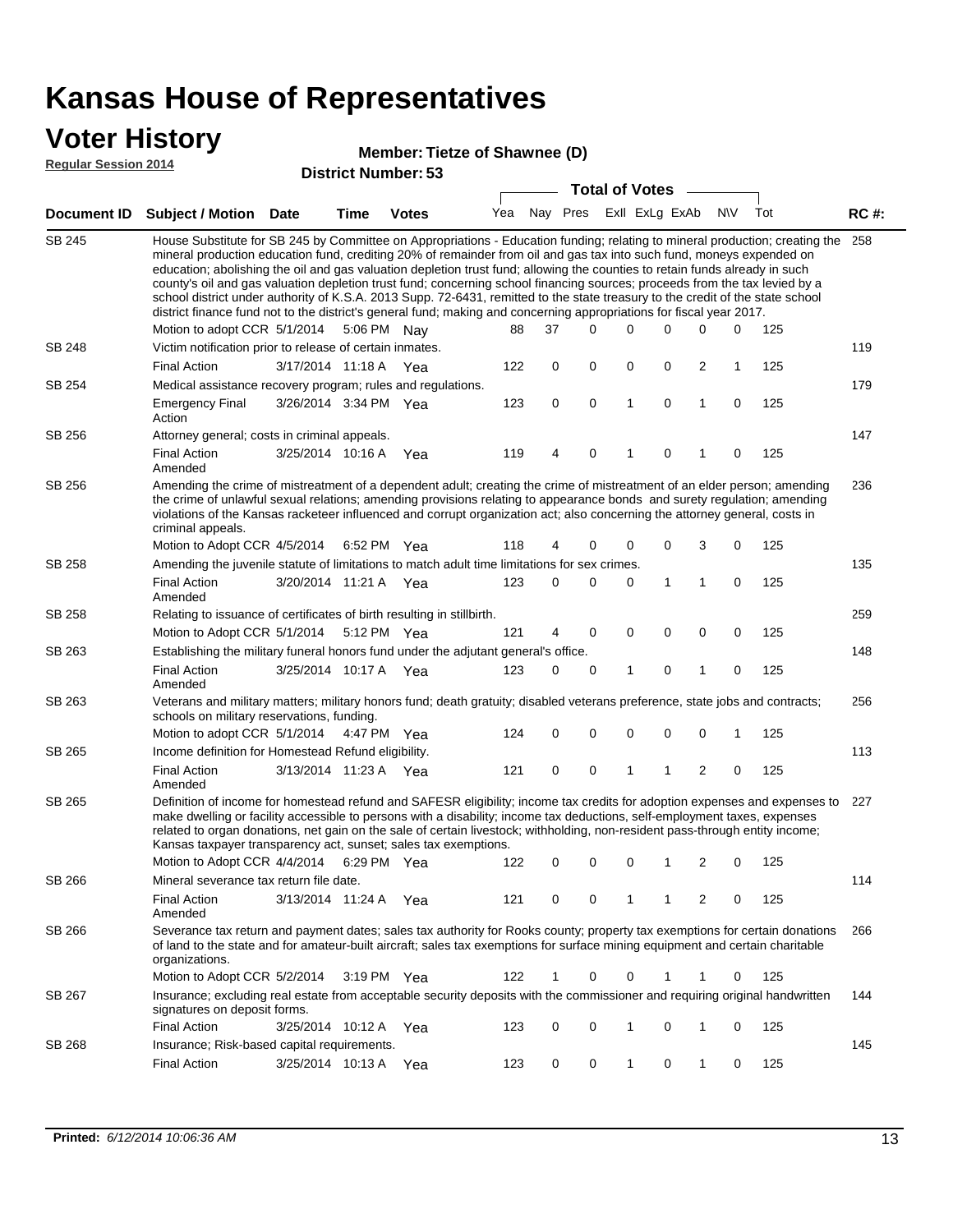### **Voter History**

**Regular Session 2014**

#### **Member: Tietze of Shawnee (D)**

|               | <b>Total of Votes</b>                                                                                                                                                              |                       |      |              |     |                |             |                |              |   |             |     |             |
|---------------|------------------------------------------------------------------------------------------------------------------------------------------------------------------------------------|-----------------------|------|--------------|-----|----------------|-------------|----------------|--------------|---|-------------|-----|-------------|
| Document ID   | <b>Subject / Motion Date</b>                                                                                                                                                       |                       | Time | <b>Votes</b> | Yea | Nay Pres       |             | Exll ExLg ExAb |              |   | N\V         | Tot | <b>RC#:</b> |
| SB 271        | Amending the Kansas medicaid fraud control act.                                                                                                                                    |                       |      |              |     |                |             |                |              |   |             |     | 176         |
|               | <b>Emergency Final</b><br><b>Action Amend</b>                                                                                                                                      | 3/26/2014 3:30 PM Yea |      |              | 123 | 0              | 0           | 1              | 0            | 1 | $\mathbf 0$ | 125 |             |
| SB 271        | Amending the Kansas medicaid fraud control act.                                                                                                                                    |                       |      |              |     |                |             |                |              |   |             |     | 228         |
|               | Motion to Adopt CCR 4/4/2014 6:33 PM Yea                                                                                                                                           |                       |      |              | 122 | 0              | 0           | 0              | 1            | 2 | 0           | 125 |             |
| SB 272        | Eliminating the 3% limit on controlled shooting area acreage in a county.                                                                                                          |                       |      |              |     |                |             |                |              |   |             |     | 149         |
|               | <b>Final Action</b>                                                                                                                                                                | 3/25/2014 10:19 A Yea |      |              | 123 | 0              | 0           | 1              | 0            | 1 | $\mathbf 0$ | 125 |             |
| SB 273        | House Substitute for SB 273 by Committee on Transportation †Commercial vehicles; regulation and registration thereof.                                                              |                       |      |              |     |                |             |                |              |   |             |     | 168         |
|               | Final Action Sub Bill 3/26/2014 11:00 A Yea<br>Amended                                                                                                                             |                       |      |              | 122 | 1              | 0           | 1              | 0            | 1 | 0           | 125 |             |
| SB 273        | Regulation of commercial motor vehicles; exemption from rules and regulations of the Kansas corporation commission.                                                                |                       |      |              |     |                |             |                |              |   |             |     | 265         |
|               | Motion to Adopt CCR 5/2/2014 3:10 PM Nay                                                                                                                                           |                       |      |              | 101 | 22             | 0           | 0              | 1            | 1 | 0           | 125 |             |
| SB 274        | Political action committees, legislative leadership.                                                                                                                               |                       |      |              |     |                |             |                |              |   |             |     | 169         |
|               | <b>Final Action</b><br>Amended                                                                                                                                                     | 3/26/2014 11:01 A Nav |      |              | 108 | 15             | 0           | -1             | 0            | 1 | 0           | 125 |             |
| <b>SB 278</b> | Establishing the state board of veterinary examiners within the animal health division of the Kansas department of agriculture<br>for a two-year period.                           |                       |      |              |     |                |             |                |              |   |             |     | 127         |
|               | <b>Final Action</b>                                                                                                                                                                | 3/19/2014 11:24 A     |      | Yea          | 122 | 0              | 0           | 0              | 1            | 2 | 0           | 125 |             |
| SB 284        | Amending the Kansas 911 act.                                                                                                                                                       |                       |      |              |     |                |             |                |              |   |             |     | 124         |
|               | <b>Final Action</b>                                                                                                                                                                | 3/17/2014 11:24 A     |      | Yea          | 121 | $\overline{2}$ | $\mathbf 0$ | $\mathbf 0$    | $\mathbf 0$  | 2 | 0           | 125 |             |
| SB 285        | Optometrists; prohibition against limiting payment for covered services to insurance plan amounts.                                                                                 |                       |      |              |     |                |             |                |              |   |             |     | 150         |
|               | <b>Final Action</b><br>Amended                                                                                                                                                     | 3/25/2014 10:20 A     |      | Yea          | 123 | 0              | 0           | $\mathbf{1}$   | 0            | 1 | 0           | 125 |             |
| SB 286        | Extending sunset date on certain agriculture fees from July 1, 2015, to July 1, 2019.                                                                                              |                       |      |              |     |                |             |                |              |   |             |     | 151         |
|               | <b>Final Action</b><br>Amended                                                                                                                                                     | 3/25/2014 10:23 A Yea |      |              | 76  | 47             | 0           | $\mathbf{1}$   | 0            | 1 | 0           | 125 |             |
| SB 286        | Agriculture; extending sunset date on certain agriculture fees from July 1, 2015, to July 1, 2018; national day of the cowboy;<br>establishing the local food and farm task force. |                       |      |              |     |                |             |                |              |   |             |     | 264         |
|               | Motion to adopt CCR 5/2/2014 3:04 PM Yea                                                                                                                                           |                       |      |              | 102 | 21             | 0           | 0              | 1            | 1 | 0           | 125 |             |
| SB 306        | Modernizing certain insurance laws to allow use of additional investments.                                                                                                         |                       |      |              |     |                |             |                |              |   |             |     | 173         |
|               | <b>Emergency Final</b>                                                                                                                                                             | 3/26/2014 3:26 PM Yea |      |              | 123 | 0              | 0           | 1              | $\mathbf 0$  | 1 | 0           | 125 |             |
|               | Action                                                                                                                                                                             |                       |      |              |     |                |             |                |              |   |             |     |             |
| <b>SB 308</b> | Updating the Kansas no-call act.                                                                                                                                                   |                       |      |              |     |                |             |                |              |   |             |     | 138         |
|               | <b>Final Action</b>                                                                                                                                                                | 3/21/2014 10:15 A     |      | Yea          | 117 | 0              | 0           | 0              | $\mathbf{1}$ | 6 | 1           | 125 |             |
| SB 309        | Health insurance coverage for qualified professional associations.                                                                                                                 |                       |      |              |     |                |             |                |              |   |             |     | 182         |
|               | <b>Emergency Final</b><br>Action                                                                                                                                                   | 3/26/2014 3:38 PM Yea |      |              | 122 | 1              | 0           | 1              | 0            | 1 | 0           | 125 |             |
| SB 310        | Grand juries; crimes to consider; amendment of indictment.                                                                                                                         |                       |      |              |     |                |             |                |              |   |             |     | 180         |
|               | <b>Emergency Final</b><br>Action                                                                                                                                                   | 3/26/2014 3:35 PM Yea |      |              | 122 | 1              | 0           | 1              | 0            | 1 | 0           | 125 |             |
| SB 311        | Increasing the noneconomic damages cap and changing rules related to expert evidence.                                                                                              |                       |      |              |     |                |             |                |              |   |             |     | 142         |
|               | <b>Final Action</b><br>Amended                                                                                                                                                     | 3/24/2014 10:17 A Yea |      |              | 119 | 3              | $\Omega$    | 0              | 0            | 3 | 0           | 125 |             |
| SB 311        | Increasing the noneconomic damages cap, changing rules related to expert evidence and repealing statutes pertaining to<br>collateral source benefits.                              |                       |      |              |     |                |             |                |              |   |             |     | 203         |
|               | Motion to adopt CCR 4/3/2014 6:15 PM Yea                                                                                                                                           |                       |      |              | 120 | 4              | 0           | 0              | 0            | 1 | 0           | 125 |             |
| SB 321        | Return of premiums separate from notice of denial of coverage.                                                                                                                     |                       |      |              |     |                |             |                |              |   |             |     | 146         |
|               | <b>Final Action</b>                                                                                                                                                                | 3/25/2014 10:15 A Yea |      |              | 123 | 0              | 0           | 1              | 0            | 1 | 0           | 125 |             |
| SB 329        | Clarifying court orders relating to parents in juvenile offender cases.<br><b>Final Action</b><br>Amended                                                                          | 3/20/2014 11:23 A Yea |      |              | 123 | 0              | 0           | 0              | 1            | 1 | 0           | 125 | 136         |
|               |                                                                                                                                                                                    |                       |      |              |     |                |             |                |              |   |             |     |             |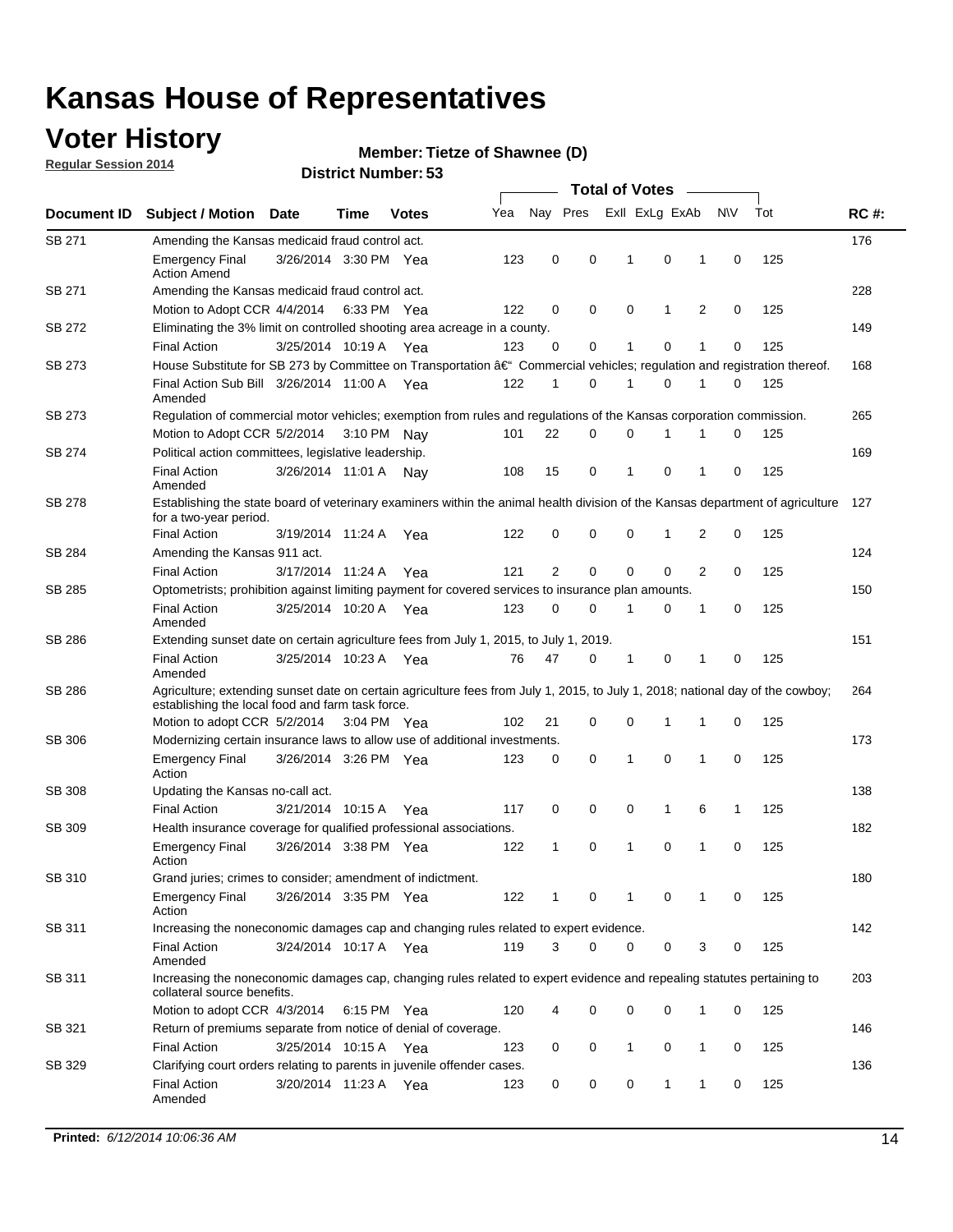### **Voter History**

**Regular Session 2014**

#### **Member: Tietze of Shawnee (D)**

|                    | <b>Total of Votes</b>                                                                                                                                              |                       |             |              |     |              |          |              |                |              |           |     |             |
|--------------------|--------------------------------------------------------------------------------------------------------------------------------------------------------------------|-----------------------|-------------|--------------|-----|--------------|----------|--------------|----------------|--------------|-----------|-----|-------------|
| <b>Document ID</b> | <b>Subject / Motion Date</b>                                                                                                                                       |                       | Time        | <b>Votes</b> | Yea |              | Nay Pres |              | Exll ExLg ExAb |              | <b>NV</b> | Tot | <b>RC#:</b> |
| SB 329             | Clarifying court orders relating to parents in juvenile offender cases and changing the statute of limitations on certain juvenile<br>offenses.                    |                       |             |              |     |              |          |              |                |              |           |     | 242         |
|                    | Motion to adopt CCR 4/30/2014 3:23 PM Yea                                                                                                                          |                       |             |              | 122 | $\mathbf 1$  | 0        | 1            | -1             | 0            | 0         | 125 |             |
| SB 344             | Special permits, oversized loads, transportation of hay or feed stuffs.                                                                                            |                       |             |              |     |              |          |              |                |              |           |     | 152         |
|                    | <b>Final Action</b><br>Amended                                                                                                                                     | 3/25/2014 10:24 A     |             | Yea          | 122 | $\mathbf{1}$ | 0        | 1            | 0              | $\mathbf{1}$ | 0         | 125 |             |
| <b>SB 349</b>      | Boiler safety act; deputy inspectors.                                                                                                                              |                       |             |              |     |              |          |              |                |              |           |     | 128         |
|                    | <b>Final Action</b><br>Amended                                                                                                                                     | 3/19/2014 11:25 A     |             | Yea          | 119 | 3            | 0        | 0            | 1              | 2            | 0         | 125 |             |
| SB 349             | Board of technical professions; recodification of professions and scope of practice, other; boiler safety act, deputy<br>inspectors.                               |                       |             |              |     |              |          |              |                |              |           |     | 215         |
|                    | Motion to Adopt CCR 4/4/2014                                                                                                                                       |                       | 10:02 A     | Yea          | 112 | 11           | 0        | 1            | 0              | 1            | 0         | 125 |             |
| SB 351             | Vehicle identification numbers; penalties; damages.                                                                                                                |                       |             |              |     |              |          |              |                |              |           |     | 153         |
|                    | <b>Final Action</b>                                                                                                                                                | 3/25/2014 10:25 A     |             | Yea          | 123 | 0            | 0        | 1            | 0              | 1            | 0         | 125 |             |
| SB 357             | Increasing the number of allowable hunter education deferrals.                                                                                                     |                       |             |              |     |              |          |              |                |              |           |     | 154         |
|                    | <b>Final Action</b><br>Amended                                                                                                                                     | 3/25/2014 10:26 A     |             | Nav          | 97  | 26           | 0        | $\mathbf{1}$ | 0              | 1            | 0         | 125 |             |
| SB 357             | Authorizing land purchases by the state; amending process state uses to address seized wildlife; increasing the number of<br>allowable hunter education deferrals. |                       |             |              |     |              |          |              |                |              |           |     | 275         |
|                    | Motion to Adopt CCR 5/2/2014                                                                                                                                       |                       | 7:53 PM Yea |              | 113 | 11           | 0        | 0            | $\mathbf 0$    | 1            | 0         | 125 |             |
| SB 359             | Relating to asbestos-related liability.                                                                                                                            |                       |             |              |     |              |          |              |                |              |           |     | 177         |
|                    | <b>Emergency Final</b><br>Action                                                                                                                                   | 3/26/2014 3:32 PM Nay |             |              | 94  | 29           | 0        | 1            | $\mathbf 0$    | 1            | 0         | 125 |             |
| <b>SB 367</b>      | Creating the student data privacy act.                                                                                                                             |                       |             |              |     |              |          |              |                |              |           |     | 186         |
|                    | <b>Emergency Final</b><br><b>Action Amend</b>                                                                                                                      | 3/26/2014 3:43 PM Yea |             |              | 119 | 4            | 0        | 1            | 0              | 1            | 0         | 125 |             |
| SB 367             | Creating the student data privacy act.                                                                                                                             |                       |             |              |     |              |          |              |                |              |           |     | 245         |
|                    | Motion to adopt CCR 4/30/2014 3:41 PM Yea                                                                                                                          |                       |             |              | 123 | 0            | 0        | 1            | 1              | 0            | 0         | 125 |             |
| SB 371             | Amending employment security law regarding disposition of penalty funds and disclosure of confidential information.                                                |                       |             |              |     |              |          |              |                |              |           |     | 129         |
|                    | <b>Final Action</b>                                                                                                                                                | 3/19/2014 11:27 A     |             | Nav          | 90  | 32           | 0        | $\mathbf 0$  | 1              | 2            | 0         | 125 |             |
| SB 372             | Amending the shared work unemployment compensation program; layoff aversion.                                                                                       |                       |             |              |     |              |          |              |                |              |           |     | 155         |
|                    | <b>Final Action</b>                                                                                                                                                | 3/25/2014 10:28 A     |             | Yea          | 123 | 0            | 0        | 1            | 0              | 1            | 0         | 125 |             |
| SB 402             | Amending statutes related to the Kansas criminal justice information system committee.                                                                             |                       |             |              |     |              |          |              |                |              |           |     | 178         |
|                    | <b>Emergency Final</b><br>Action                                                                                                                                   | 3/26/2014 3:33 PM Yea |             |              | 123 | 0            | 0        | $\mathbf{1}$ | 0              | $\mathbf{1}$ | 0         | 125 |             |
| SB 423             | Authorizing Department of Administration to sell Landon and Eisenhower state office buildings.                                                                     |                       |             |              |     |              |          |              |                |              |           |     | 233         |
|                    | <b>Final Action</b><br>Amended                                                                                                                                     | 4/5/2014              | 10:28 A     | Nay          | 66  | 55           | 0        | 0            | 0              | 4            | 0         | 125 |             |
| SB 424             | Amending the statutory requirements for a valid hospital lien.                                                                                                     |                       |             |              |     |              |          |              |                |              |           |     | 183         |
|                    | <b>Emergency Final</b><br>Action                                                                                                                                   | 3/26/2014 3:39 PM Nay |             |              | 115 | 8            | 0        | 1            | 0              | 1            | 0         | 125 |             |
| <b>SCR 1618</b>    | Substitute for SCR 1618 by Committee on Federal and State Affairs -- State constitutional amendment authorizing raffles.                                           |                       |             |              |     |              |          |              |                |              |           |     | 170         |
|                    | Final Action Sub Bill 3/26/2014 11:06 A Yea                                                                                                                        |                       |             |              | 102 | 19           | 2        | 1            | 0              | 1            | 0         | 125 |             |
| <b>SCR 1620</b>    | Port authority; creation in Stafford, Kansas.                                                                                                                      |                       |             |              |     |              |          |              |                |              |           |     | 234         |
|                    | <b>Final Action</b>                                                                                                                                                | 4/5/2014              | 10:29 A     | Yea          | 121 | 0            | 0        | 0            | 0              | 4            | 0         | 125 |             |